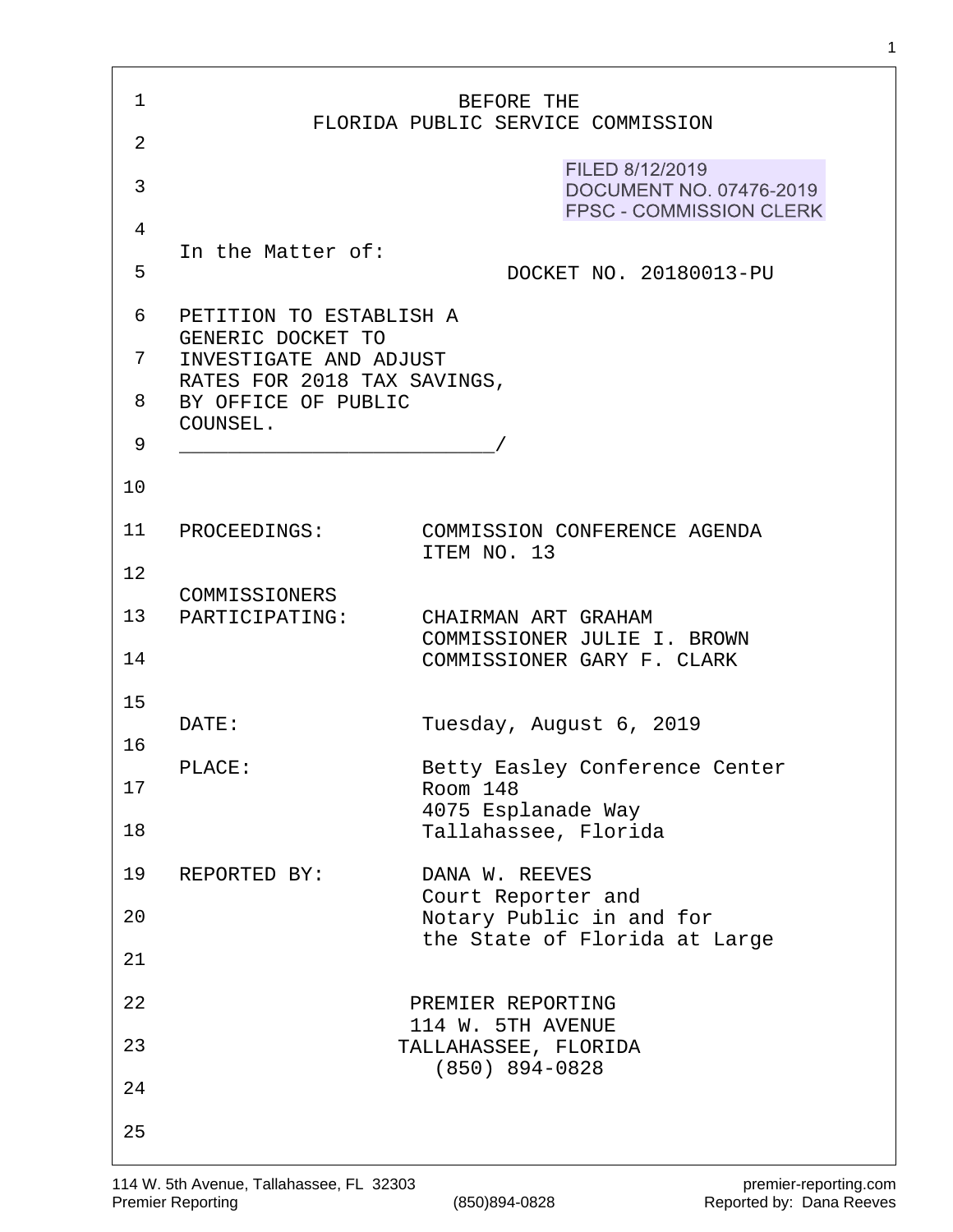P R O C E E D I N G S CHAIRMAN GRAHAM: Okay. We're going down to the last item for today's agenda, which is Item No. 13. Following this item we're going to have IA in this room in about five minutes. And Item No. 13 is a panel of myself, Clark and Brown. Staff. Item No. 13. 8 MR. MAUREY: Good morning Commissioners, Andrew Maurey with Commission staff. Item 13 concerns the Tax Cuts and Jobs Act of 2017. On February 6, 2018, the Commission established jurisdiction over the tax savings for all utilities under its purview. Subsequently, the Commission opened separate dockets to address potential tax savings for electric and natural gas utilities. At this time, all electric and natural gas tax utility, all utility tax savings dockets have been resolved. The instant docket remains open to address potential tax savings associated with water and wastewater utilities. Of the 13 water and wastewater utilities that have income taxes included in the revenue requirement, and then filed 2018 annual report, none are earning above their authorized rate of return range.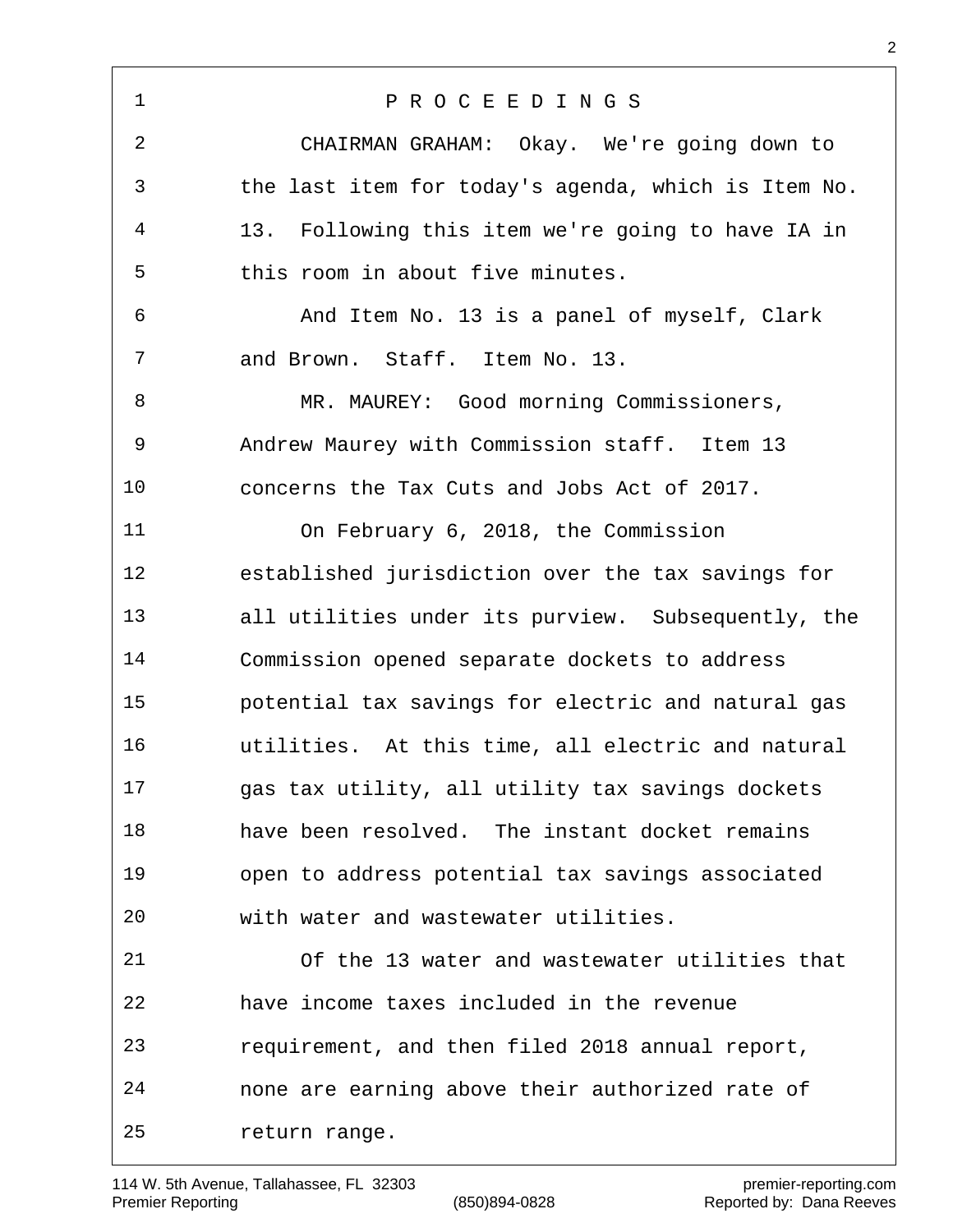Staff is recommending that no adjustment to base rates is necessary regarding the impacts resulting from the passage of the tax act for these utilities.

 Two water and wastewater utilities have not yet filed their annual reports for 2018. Staff is recommending that if the Commission approves the staff recommendation in issue one, that this docket be closed upon the expiration of the proposed agency action protest period and that separate dockets be opened to address the impact of tax savings for these two remaining utilities.

 Mr. Rehwinkel, on behalf of Office of Public Council, is present to address the Commission. Staff is available to answer any questions.

 CHAIRMAN GRAHAM: Thank you, staff. Mr. Rehwinkel.

 MR. REHWINKEL: Good morning, Mr. Chairman, and Commissioners, my name is Charles Rehwinkel and I'm here on behalf of Office of Public Council. We're here today, Commissioners, to speak on this item because this appears to be the last stop before closing the docket that was open on February 8, 2018, at the request of this office that was made on January 9th, 2018.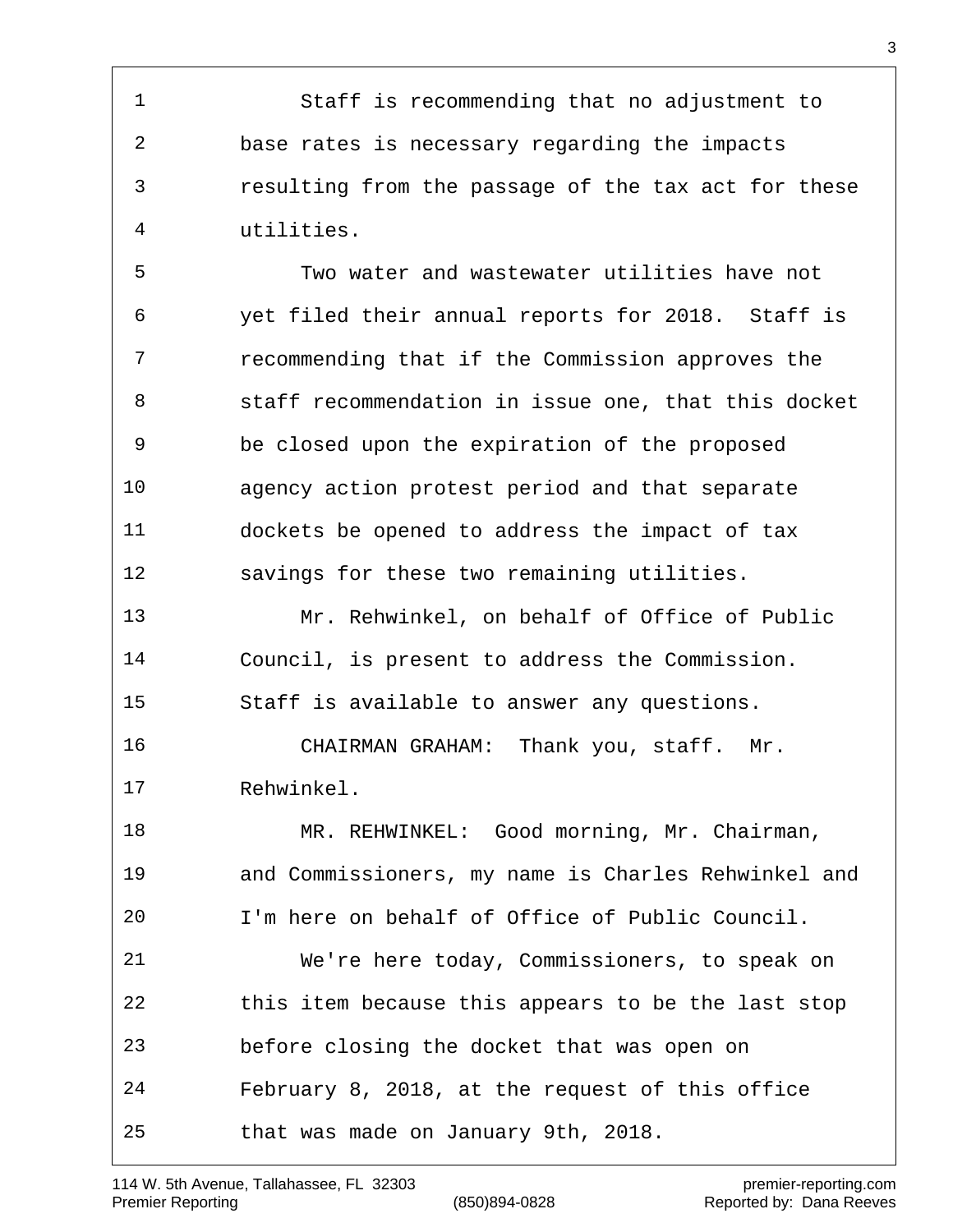Commissioners, I'm going to address the specifics of Utilities, Inc. of Florida, the largest water and wastewater company you regulate. But since this is possibly the last stop on this docket, some background is needed to place in context our deep and grave concerns that both -- about both this docket and the UIF circumstances, specifically.

 In the ensuing 18 months since this docket was opened, approximately 596 million dollars of their money has so far been returned to the customers of Duke Energy Florida, Tampa Electric Company, Gulf Power, Peoples Gas and Florida Public Utilities Company. These dollars were returned in the form of agreed-upon rate reductions, payments toward Hurricane Irma costs, one-time credits, accelerated depreciation write-offs and historically large hurricane clean-up costs. The ongoing permanent rate reductions alone total over 143 million dollars annually so far for Duke and Tampa Electric. Actually, I should say for Tampa Electric, Peoples Gas and Gulf Power. The agreed-upon storm repair costs paid to date total 323 million dollars. These dollars, which represent the money of the customers, were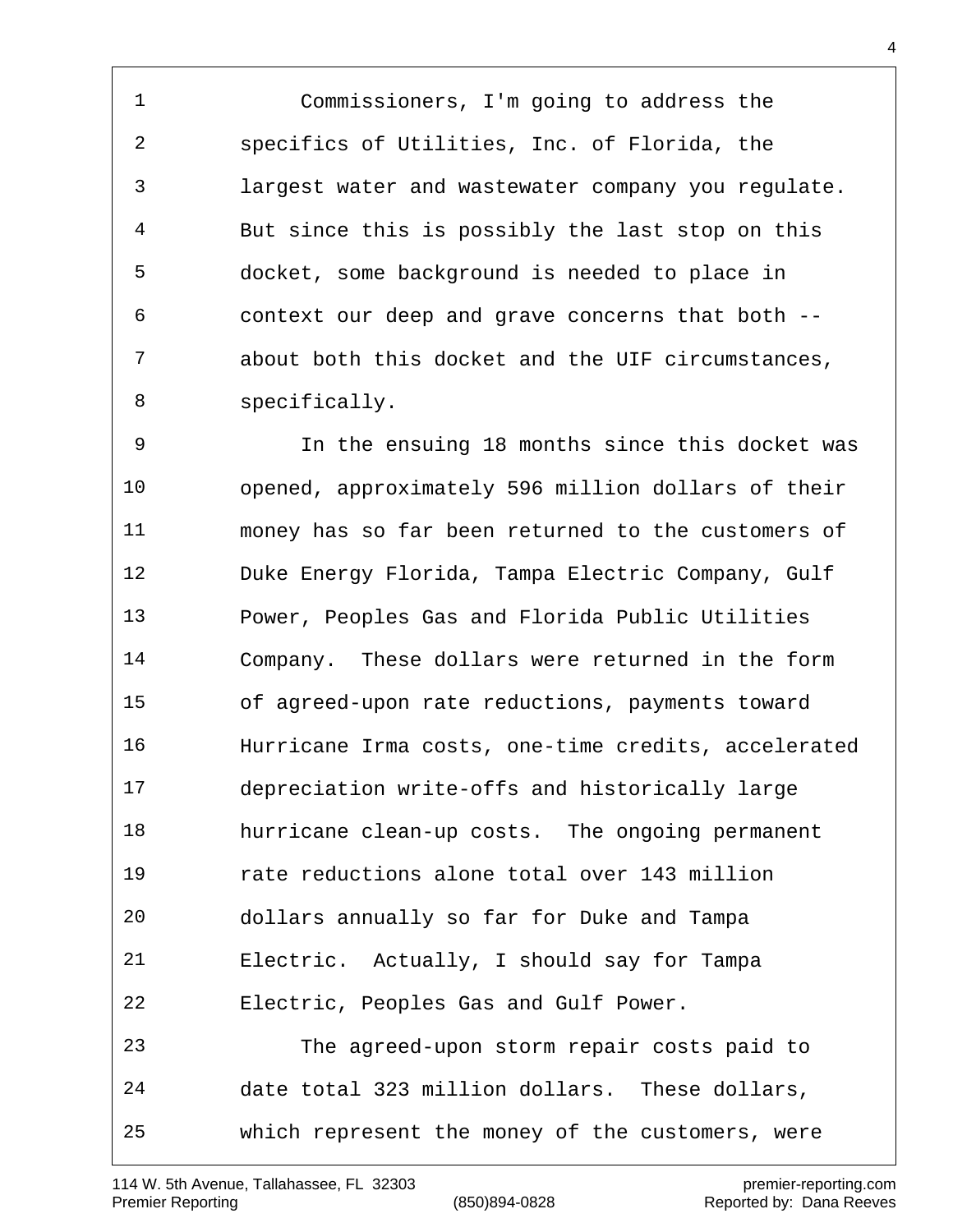returned to those customers in the agreed-upon ways because those companies had agreements with the Public Council and other intervenors. In the same 18-month period, not a single penny of the tax savings generated by not -- by nonexistent federal income tax costs, which again is the customer's money, has been returned to those customers as a direct result of this docket that was opened with much fanfare back in 2018. 10 Now, it might be said that FPL has used tax savings to pay off the costs of Hurricane Irma. However, the decision to do that was made solely by FPL, at least 40 days before this docket was opened, and it was made with no Commission involvement whatsoever. As we are all aware, no Commission -- as we all are aware, FPL used their reading of the use of a set-aside from customer-provided depreciation overpayments to pay off Hurricane Irma repair costs and then used the customer's tax savings money to reestablish set-aside amount that was supposed to only be used to manage day-to-day earnings headwinds, even though a specific cost recovery method was specifically required for storm recovery from current customers.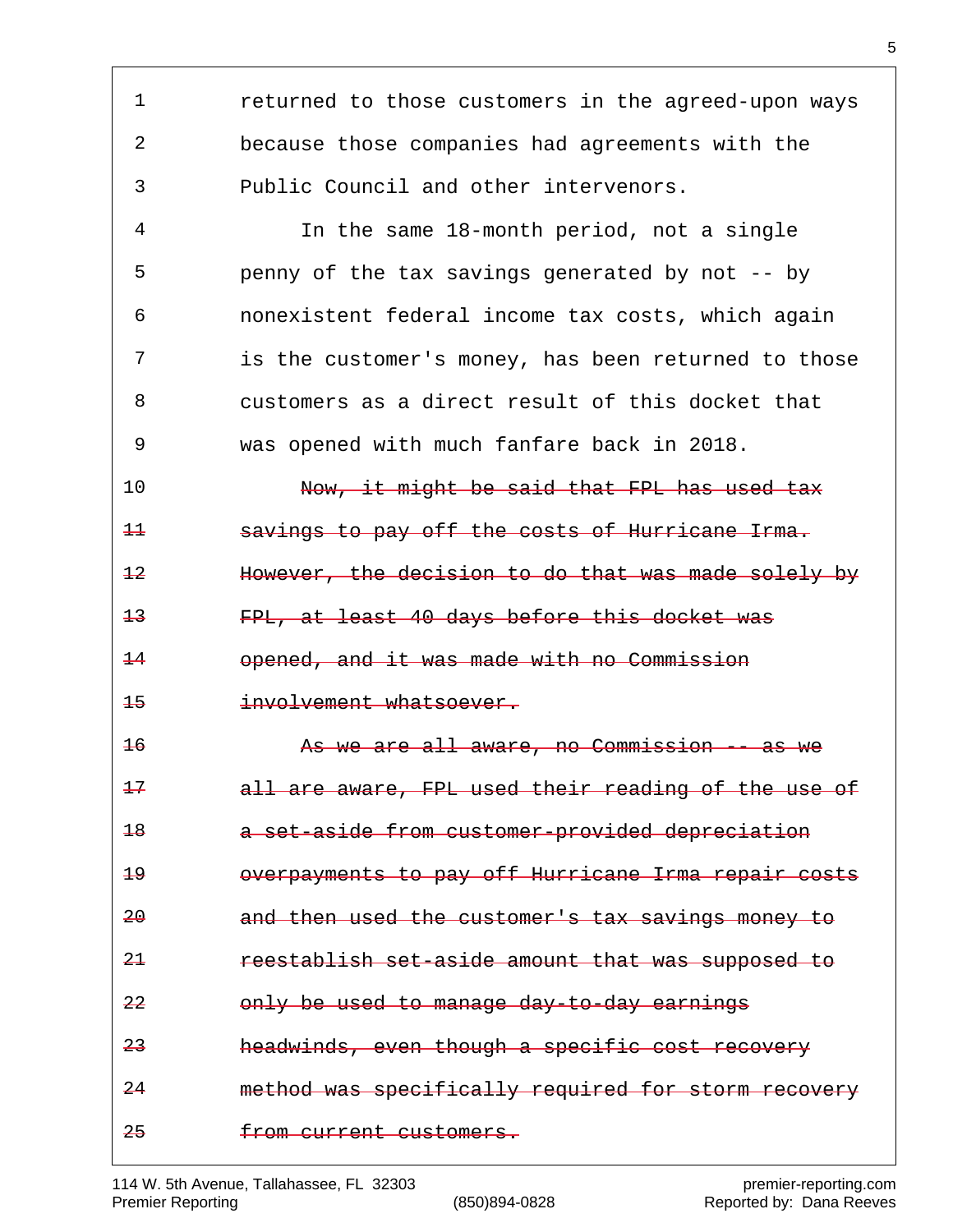| $\overline{+}$          | Despite the irregular accounting, we concede        |
|-------------------------|-----------------------------------------------------|
| $\overline{a}$          | that it is plausible to say that over this same     |
| $\overline{\mathbf{3}}$ | 18-month period, FPL has effectively used about 1.3 |
| 4                       | billion dollars of the annual recurring 772 million |
| $\overline{5}$          | dollars of tax savings to pay off costs of          |
| $\epsilon$              | Hurricane Irma.                                     |
| $\overline{r}$          | Of course, it is equally fair to say that if        |
| $\mathbf{8}$            | asked, which we were not, the intervenors would     |
| ۅ                       | have quickly agreed with FPL, like we readily did   |
| $\pm \theta$            | with Duke and Tampa Electric, to use customer's tax |
| $++$                    | savings to directly offset the costs of Hurricane   |
| $+2$                    | Irma along with an ongoing subsequent reduction in  |
| $\pm$ 3                 | FPL's base rates when the storm costs were paid     |
| $\pm 4$                 | off. That conversation did not happen and there     |
| $+5$                    | has been no resistance to FPL keeping the money     |
| $\pm 6$                 | under this docket while earnings -- earning up to   |
| $+7$                    | and above the excess of 11.6 percent ROE cap. So    |
| $\pm 8$                 | we are now in the position of letting the Florida   |
| هڍ                      | Supreme Court decide if the public interest was     |
| 20                      | served by letting FPL keep post-Irma 772 million    |
| 2 <sup>1</sup>          | dollars in annual tax savings.                      |
| 22                      | The bottom line is that, unlike other utility       |
| 23                      | regulatory Commissions around the country which     |
| $-24$                   | have acted aggressively to return tax savings to    |
| 25                      | eustomers, this Florida docket has fizzled and now  |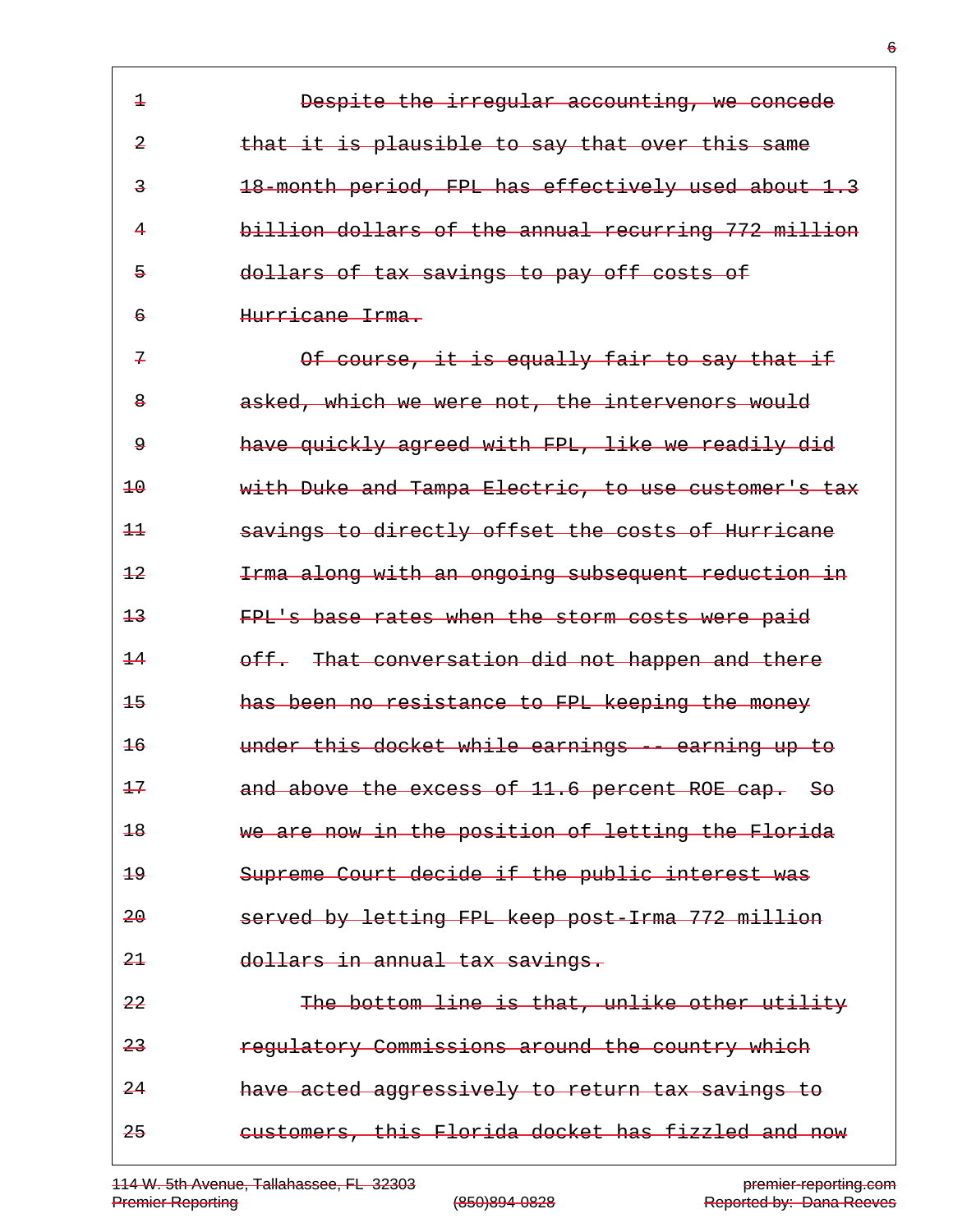appears to be nothing more than a way to ratify the

## utilities keeping the customer's money.

 The recommendation today seeks to put a close to this unfortunate chapter in Florida's utility regulation. The Public Council has had a long-standing objection going back over 30 years to the Commission's approach to letting utilities keep 8 tax savings if they are earning within or below the self-reported bottom of the range, regardless of whether they have any plans to actually file a rate case. That objection still stands today.

 Fortunately, federal income tax rates have not increased in many decades. However, one certainly has to wonder whether there would be more earnestness in separating the customers from their money posthaste under such circumstances, regardless of earnings and perhaps through a limited proceeding.

 Commissioners, we do not agree with the decision you made in this docket for the small gas companies to allow them to keep tax overpayments based on the self-reported earnings rationale in light of the fact that there was not a scintilla of evidence that they had any intention to file for rate relief. And the fact that those gas companies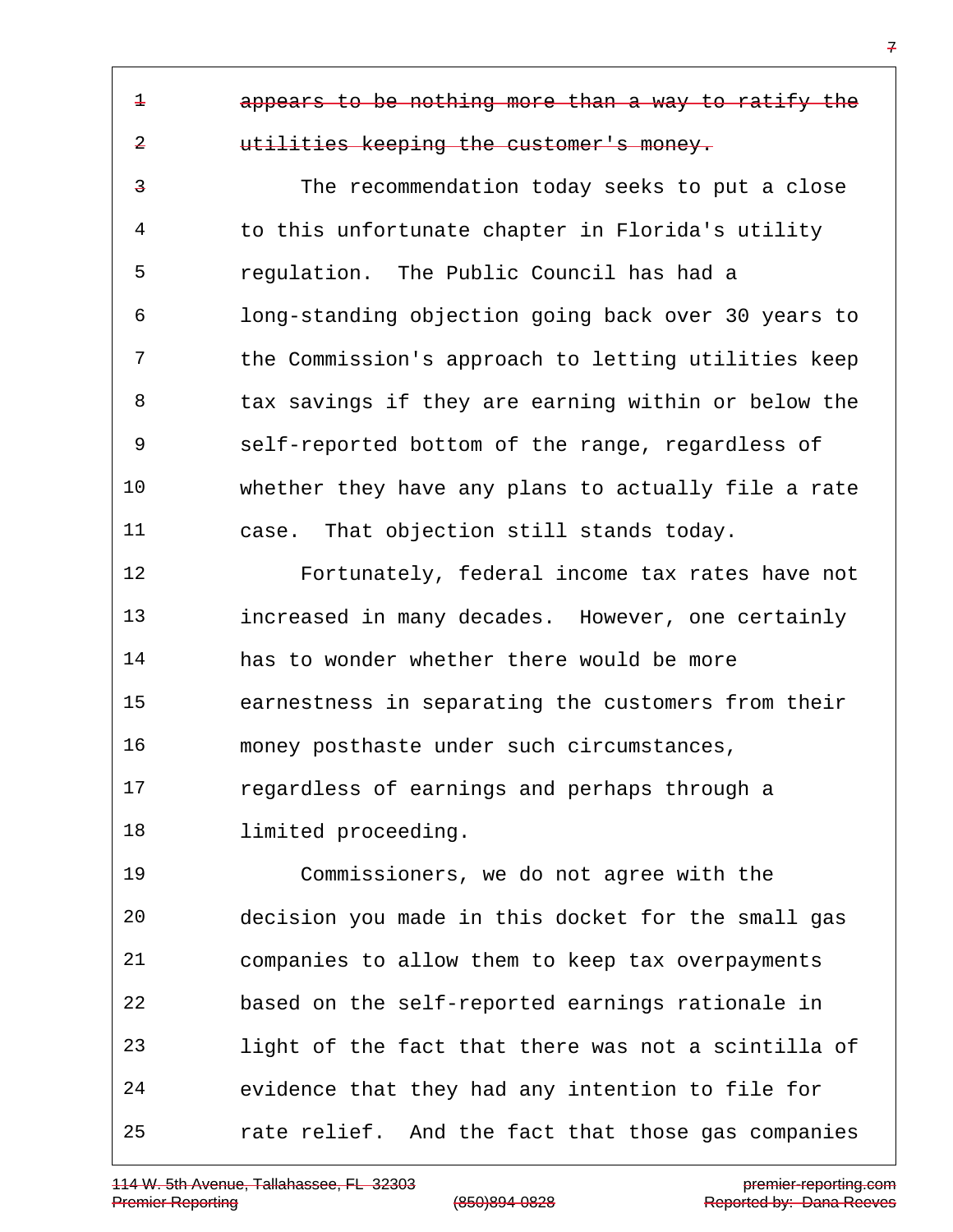had been self-reporting under-earnings for years for the tax -- the tax savings were pure gravy and, unfortunately, we could not contest those PAA orders due to the prohibitive costs of litigating those cases.

 Now today, based on the approach this Commission has established, staff is recommending 8 for these remaining water and wastewater utilities, that you take this same approach. That is, to look first at the self-reported unaudited earnings of these water and wastewater companies. It appears 12 that you are ready to endorse that approach again to close out this docket. Once again, we object to that philosophy.

 However, in addition to our continuing general objection, I am here today to specifically object to this approach when it comes to Utilities, Inc. of Florida, or UIF. Our concern with the proposed treatment of this specific utility is deep and it is serious. In our view, the UIF component of this recommendation is, assuming you issue only one order for all companies, an ideal candidate for Section 120-8013(b) protest. That is where we would protest only UIF and let the other utilities' tax savings determinations, although objectionable,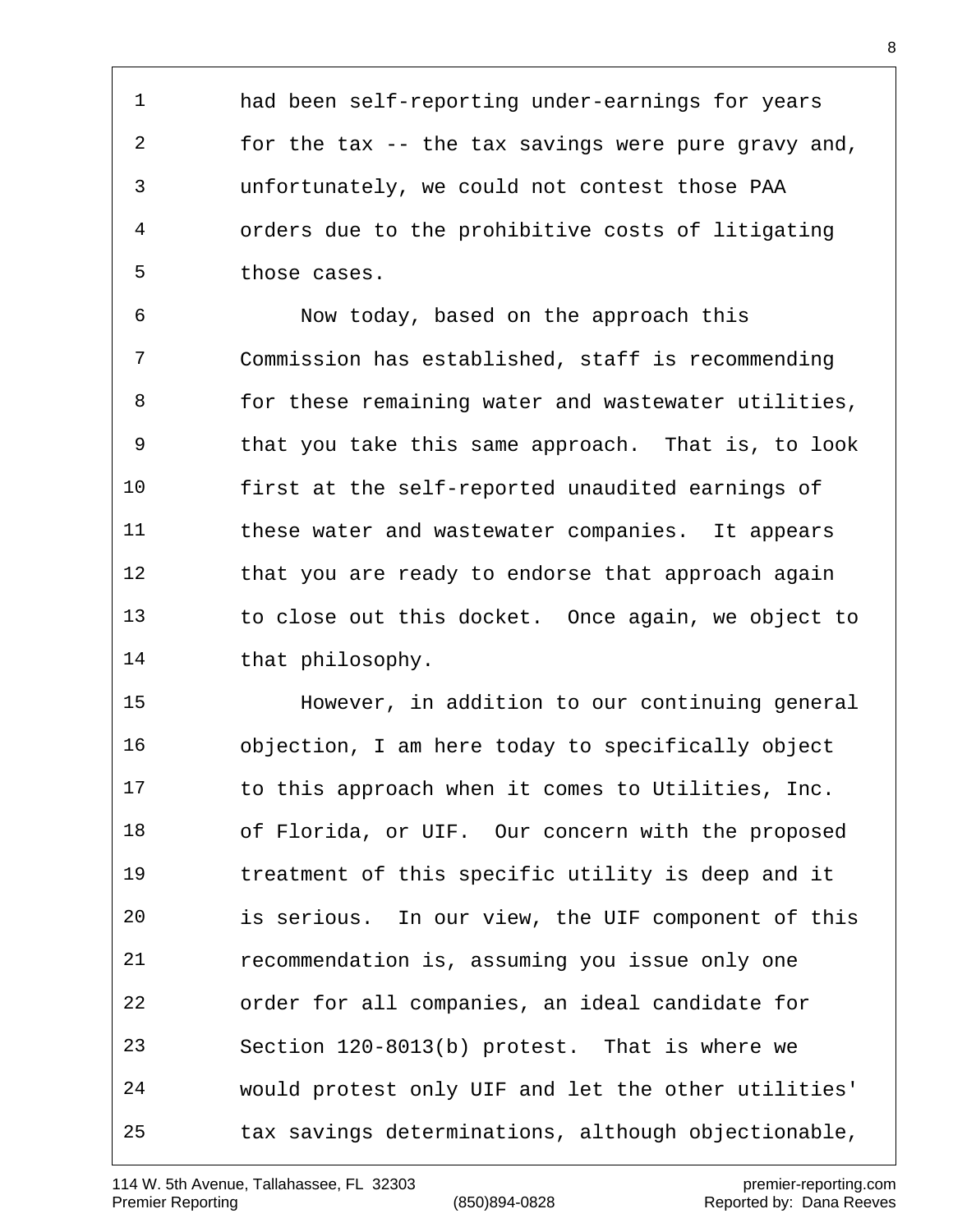become final. The other utilities' financial results do not have the same proximity to a recent rate case order that UIF self-reported results do.

 Given the fact that we're asking the Florida Supreme Court to review and order more scrutiny for the massive rate increase, which the largest electric utility got my pocketing its windfall, so should the largest water and wastewater utility you regulate get some extra scrutiny.

 The single biggest reason for this is that apart from the fact that we fundamentally disagree with the earnings-based approach, this utility was fresh off of a huge rate increase that was granted based on a 35-percent federal corporate income tax rate that was ordered a mere 88 days before the corporate income tax rate dropped 40 percent from 35 percent to 21 percent. We estimate that this represents an annual one-million-dollar cost differential for the combined consolidated system. And to put this into context, the smallest electric utility, FPUC, had a 1.5 million dollar annual tax savings that they gave back. This figure is an estimate related to UIF because no where in the recommendation is it reported that UIF was asked by you to calculate their windfall.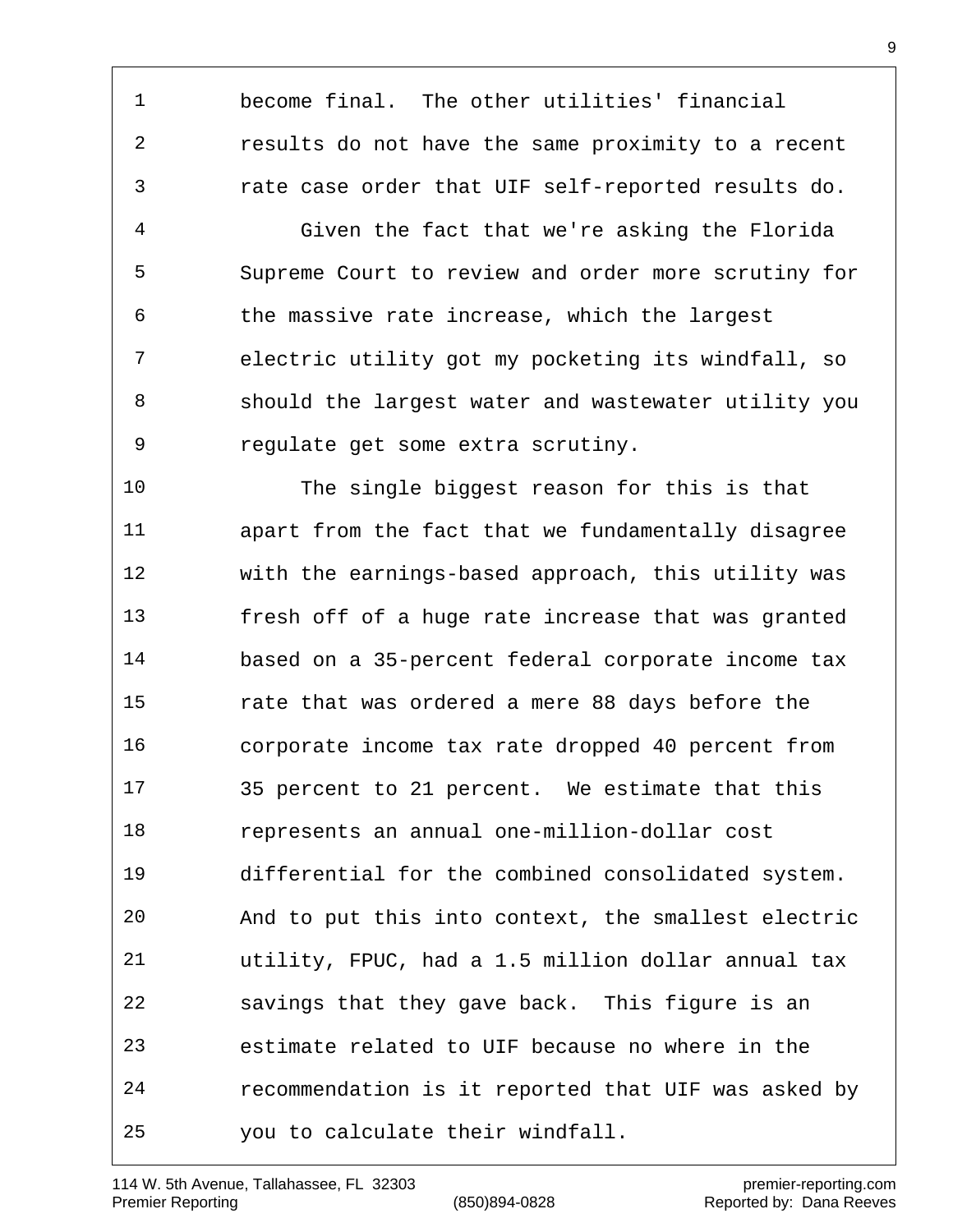What is further disconcerting here is that when this utility filed its very first consolidated system annual report in March of 2018, after having received a 5.2-million-dollar annual rate increase in 2017, September, which included approximately the one million dollars for income taxes that instantly became a windfall on January 1, 2018, as a result of the Tax Cuts and Jobs Act, UIF self-reported under-earnings for 2017. Now, this is not necessarily alarming because they should have only reflected three months of additional revenue and would have had earned, year-end rate base, due to some proforma additions, plus for 2017 the statutory tax rate was still 35 percent for the remaining 88 days. The real red flag for us that we want to bring to your attention today is that the 2018 annual report that was filed in March of 2019 shows UIF still under-earning after a full year of collecting the higher revenues, just approved by the Commission, and the full one-million-dollar tax windfall.

 In the case of the water system, the unaudited self-reported earnings dropped even more between 2017 and 2018. Our concern does not end there.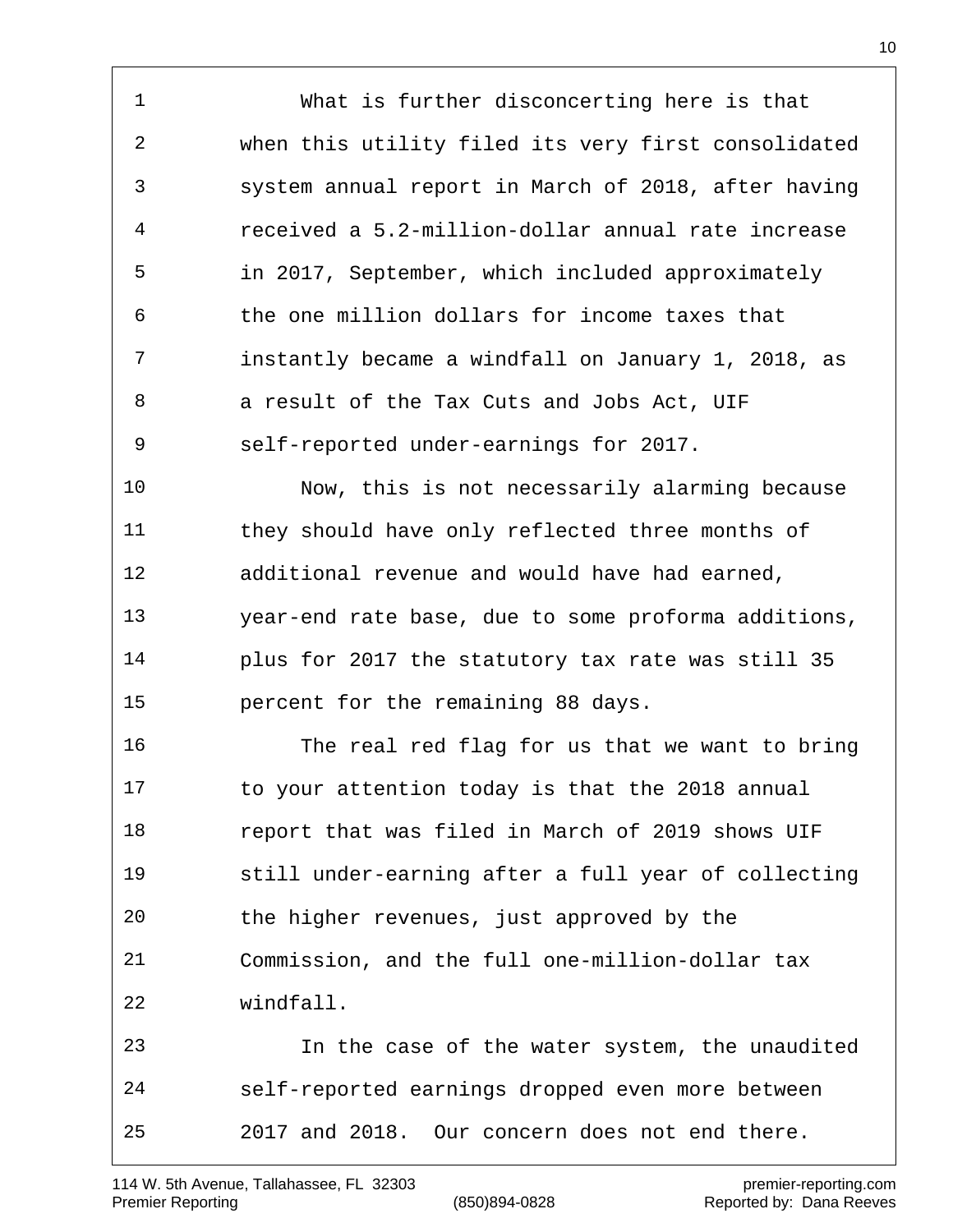Remember, this is a utility that was fully consolidated for the very first time in 2017. This utility has, I'll call it, a checkered past over the past 15 years when it comes to accurately updating its books and records to fully and properly reflect Commission rate orders. So it is perhaps not surprising than in 2017, coming out of 8 a massive effort to consolidate all 27 systems under one set of books they self-report consolidated under-earnings right off the bat. 11 A cursory, but ongoing review in our office for the first two annual reports for the years 2017 and 2018, filed under consolidated -- this consolidated construct, indicates that while they filed journal entries, as you requested them to do, or ordered them to do, reflecting the adjustments ordered by the Commission in this 2017 case, for 18 the individual systems, UIF has many other apparent post-rate case adjustments to capital structure revenue and O&M, including a material reduction of almost four million dollars in differed taxes, a significant change in the equity ratio and unverified debt rates, which by the way, are all established by affiliated companies. The combined rate case, and this is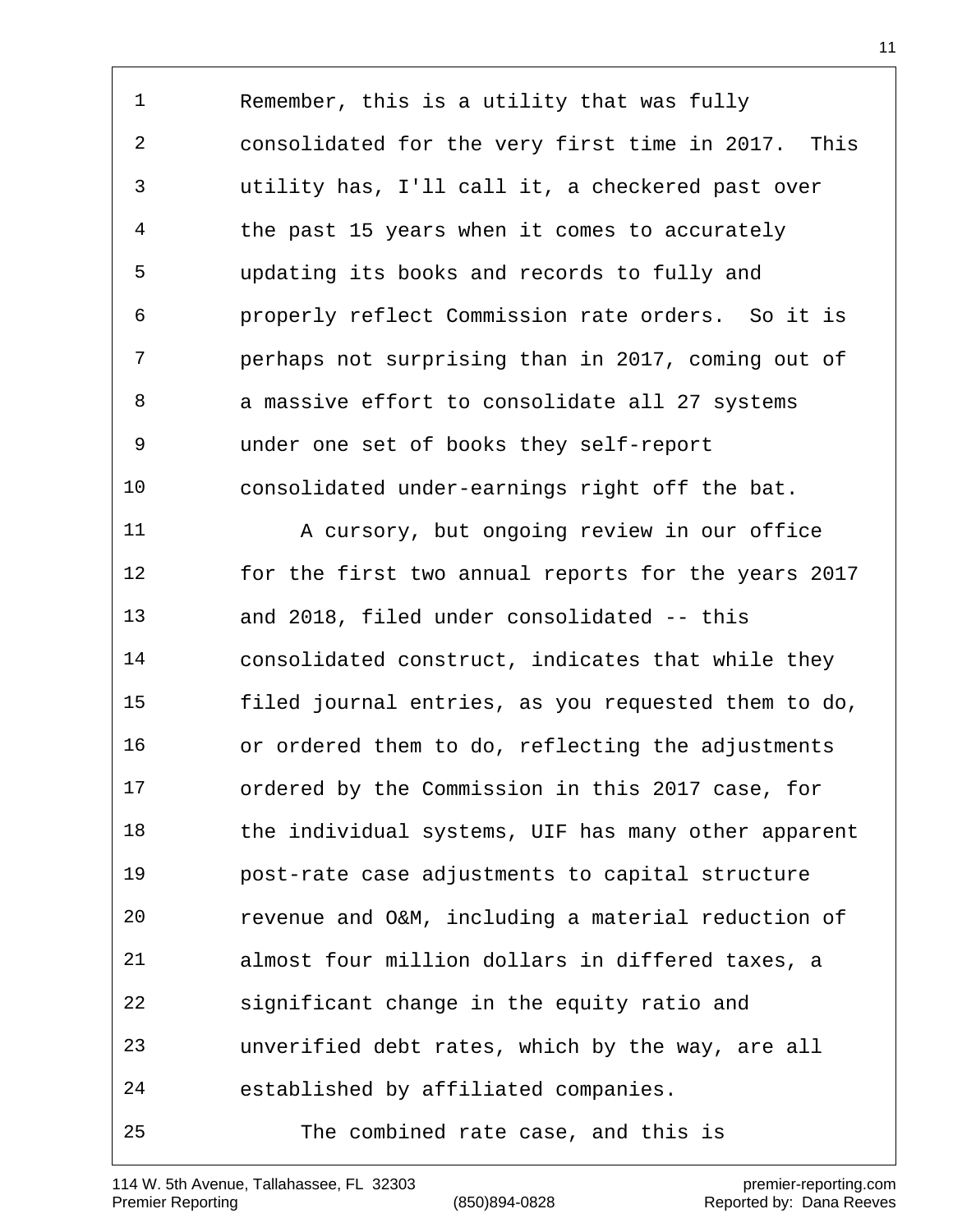significant, in the self-reported balance sheet on the 2018 annual report is 1.5 million dollars greater than the sources of capital in the self-reported capital structure. How is that even possible? Additionally, revenues for the water system do not approach what was ordered in the 2017 order and wastewater O&M expenses, based on their reporting, increased 23 percent from 2017 to 2018, as shown in those reports.

 For 2017 and 2018, UIF also shows 1.1 million dollars in tax losses on sales of assets, but they have not reported to you selling any assets. There also appears to be what I'll call an upstream loan of 22 million dollars to an affiliate company shown as a negative advance from the affiliate.

 These are just a few items that cause us to have concerns about the accuracy, or at least the 18 reliability of the annual reports that UIF filed.

 In short, this unaudited consolidated financial reporting does not provide us, and it should not provide you and your staff, with adequate assurances that UIF even meets your test for keeping the customers overpaid income taxes. If we let this go unchallenged, perhaps the most insidious result, Commissioners, will be that if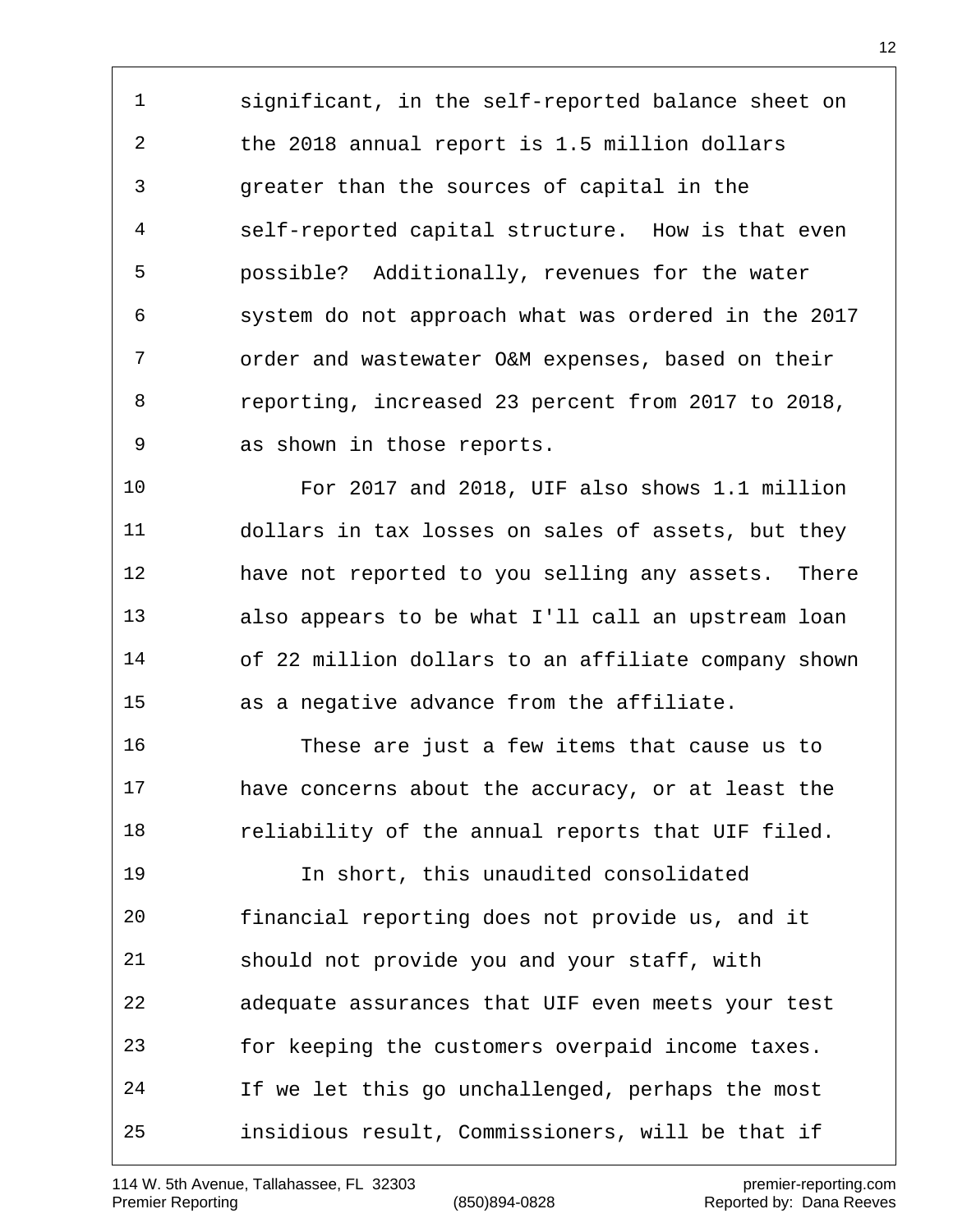UIF comes in, as we have heard they intend to, and asks for a limited proceeding that ignores earnings, they will be in a great position to get, after a 5.2-million-dollar rate increase and an additional estimated one million dollars in pure gravy served by the customers, a limited rate increase that will only be measured some years from now based on the self-reported unaudited financials in an annual report.

 To sum it up, UIF's unaudited financials do not support them keeping the tax savings, nor do they support a free pass in future rate-setting proceedings in the form of ignoring their earnings.

 We ask you, Commissioners, to deny staff recommendation, at least for UIF, given these facts and circumstances, and to keep this docket open for an in-depth audit for the consolidated financials 18 and a hearing, perhaps, on the amount of tax savings and the achieved earnings of UIF.

 And before I close, I just want to mention one thing. There are even UIF customers down in Charlotte County who are also FPL customers and so we would just point out that those customers would be getting kind of a double whammy of their tax savings being kept by their electric and their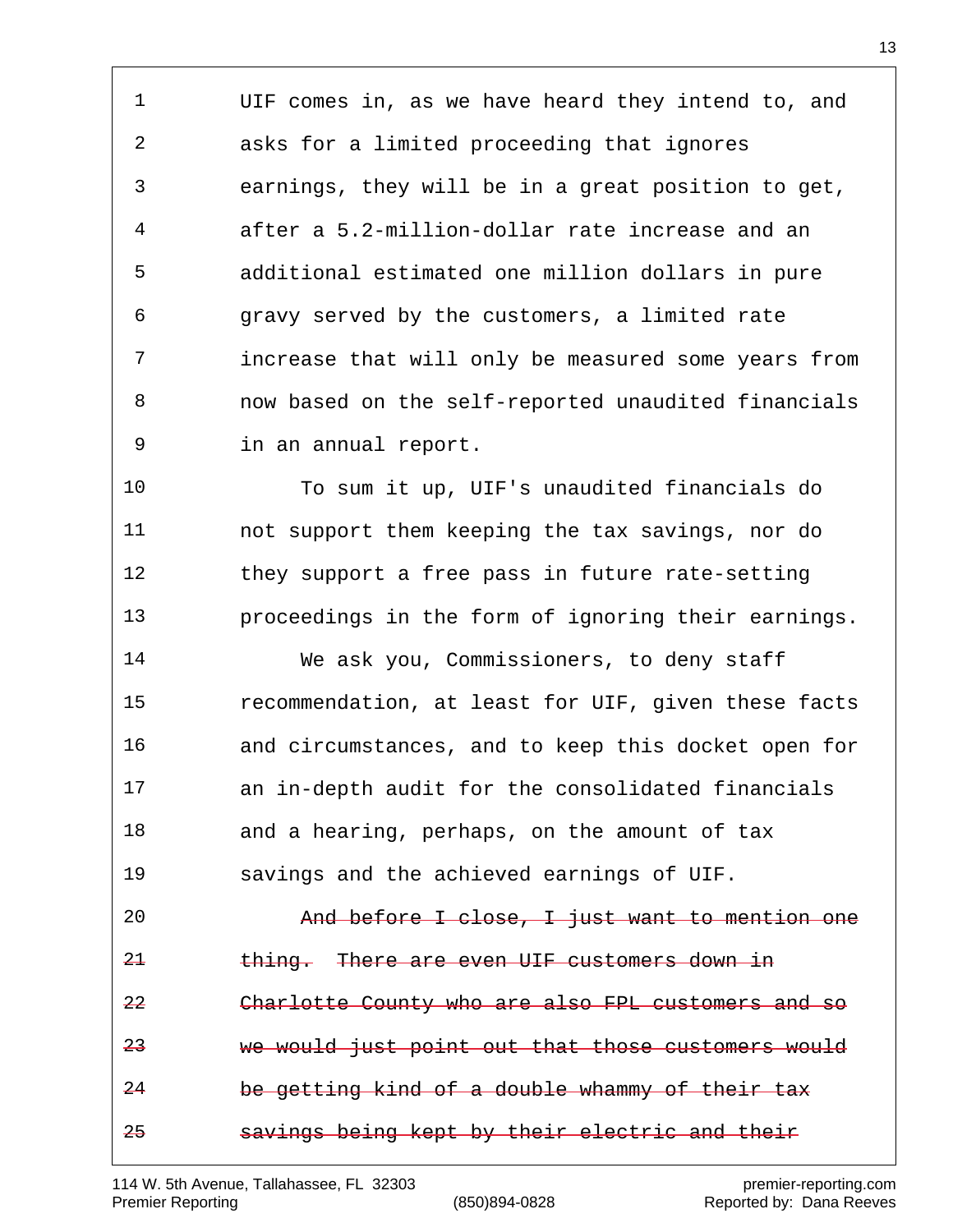water company. So, with that, I would end. Thank you. CHAIRMAN GRAHAM: Mr. Rehwinkel, when this recommendation came out, did you reach out to staff at all with any of these concerns? MR. REHWINKEL: Yes, Chairman. I've had conversations with staff and Marsha Willis has had conversations with staff in the -- I guess in the past ten days. And, you know, that's -- we voiced our concerns and we said that we would bring them 11 to the Commission, as well. CHAIRMAN GRAHAM: Okay. Mr. Friedman. MR. FRIEDMAN: Thank you. Mr. Chairman, Commissioners, Marty Friedman, attorney for UIF. Also with me is John Hoy, who the president of UIF, and Jerry Deason, who's the head of regulatory affairs. The 30,000 dollar -- the 30,000-foot view of this is that it sounds like the majority of what Mr. Rehwinkel has concerns with is the fact that you have already set a precedent in the other industries about, particularly the small gas companies, about how you look at this issue of the tax savings, and what the staff has recommended in this final part of the docket is consistent with --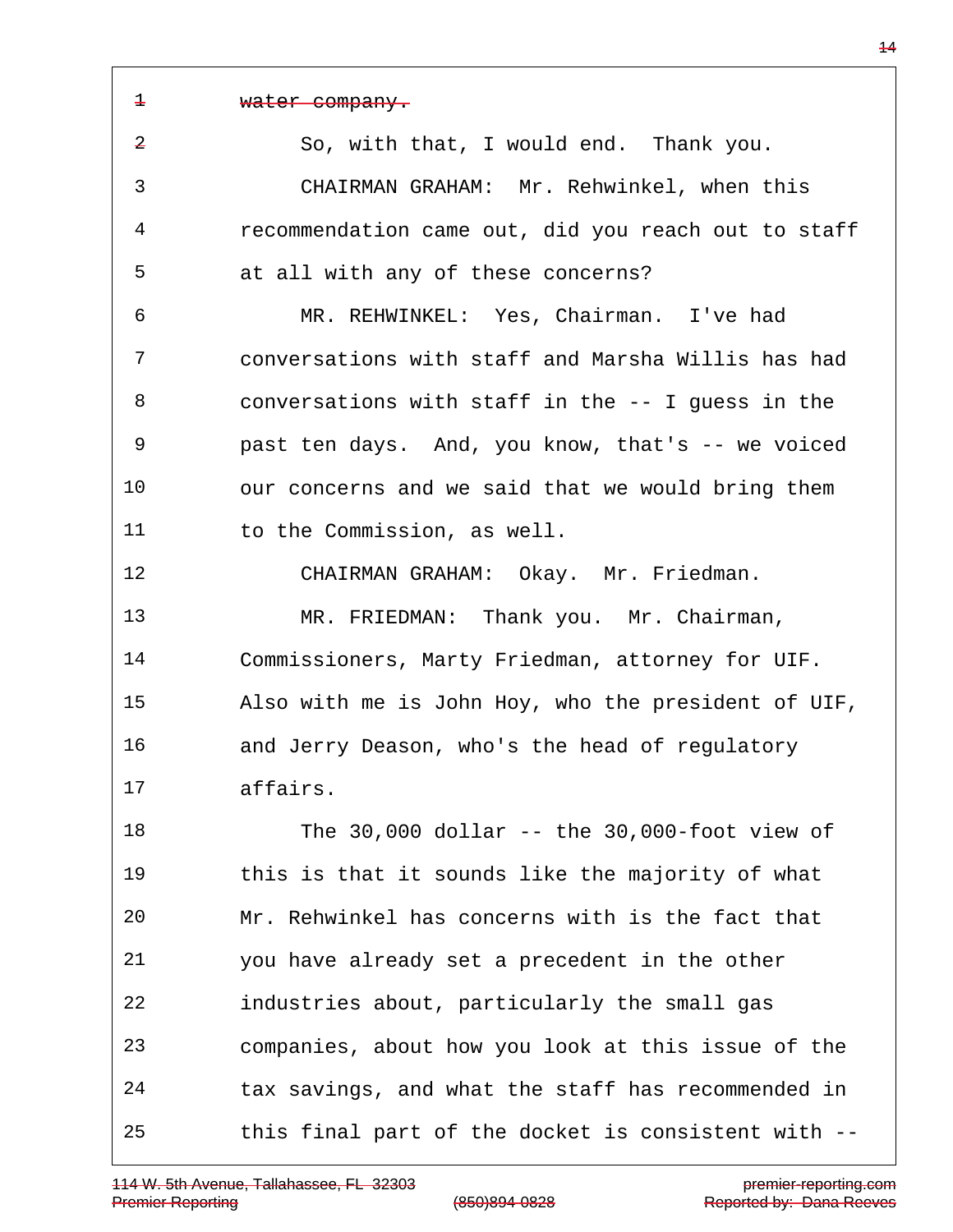or what this Commission has done before, in spite of the fact that Mr. Rehwinkel continues to rail at what this Commission has done previously. We haven't delved into the details. The -- as Mr. Rehwinkel keeps saying, unaudited self-reported. I mean, he must have said that 50 times. But I will let Mr. Hoy address some of the highlights of why Mr. Rehwinkel's comments are not particularly accurate. But I would point out, again, that what the staff is recommending is consistent with what this Commission has done in the past, the companies are not over-earning based upon its annual reports consistent with everybody else. The Commission has not required any particular audits of any other companies, nor any of these other 13 that are on this list. So I think it's not necessary to pull UIF out of this category. And I'll let Mr. Hoy address more specifics. Thank you. MR. HOY: Good morning, Commissioners. Let me just hit two key points. One is, you talk about windfall coming out of this rate case, I mean this was a 2015 test year. So we are -- we're four years past that, or just about. So expenses have gone up. And when we get approval for a rate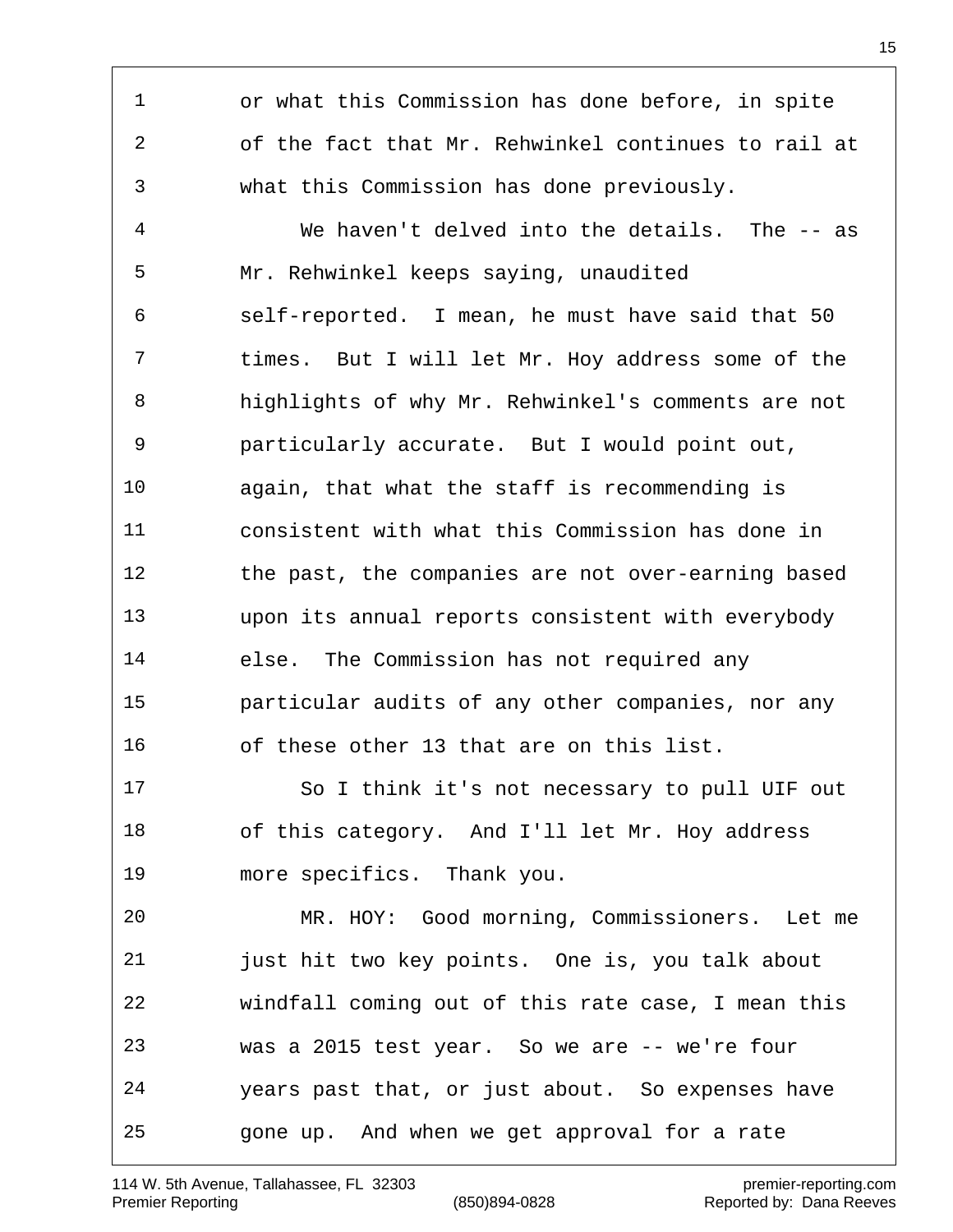increase, and those rates didn't go into effect until the very end of 2017, we come out behind the eight-ball right away, because expenses have gone up and we're already past that test year as we're going forward.

 So to think that we automatically come out of a rate case to earn your allowed return is kind of fantasy. And you can see if from all the other water utilities on there, we struggle. We struggle very much to get near our allowed return. I think I've been in Florida since 2006 with Utilities, Inc. I don't think we've, on a consolidated basis, ever earned our allowed return. So that's just a fact of the water industry we face here.

 The other piece you talked about, the windfall from the tax reform. So we -- yes, the rate went down, but the thing that Mr. Rehwinkel didn't point out was the fact that baked into the rate case was a considerable amount of proforma plant. If you remember, we had a lot of capital investment that was going in. The assumption is when we filed the cases was all that plant was going to get bonus depreciation. That did not materialize because that was another effect of the tax cut and form -- the jobs act. So that went against us.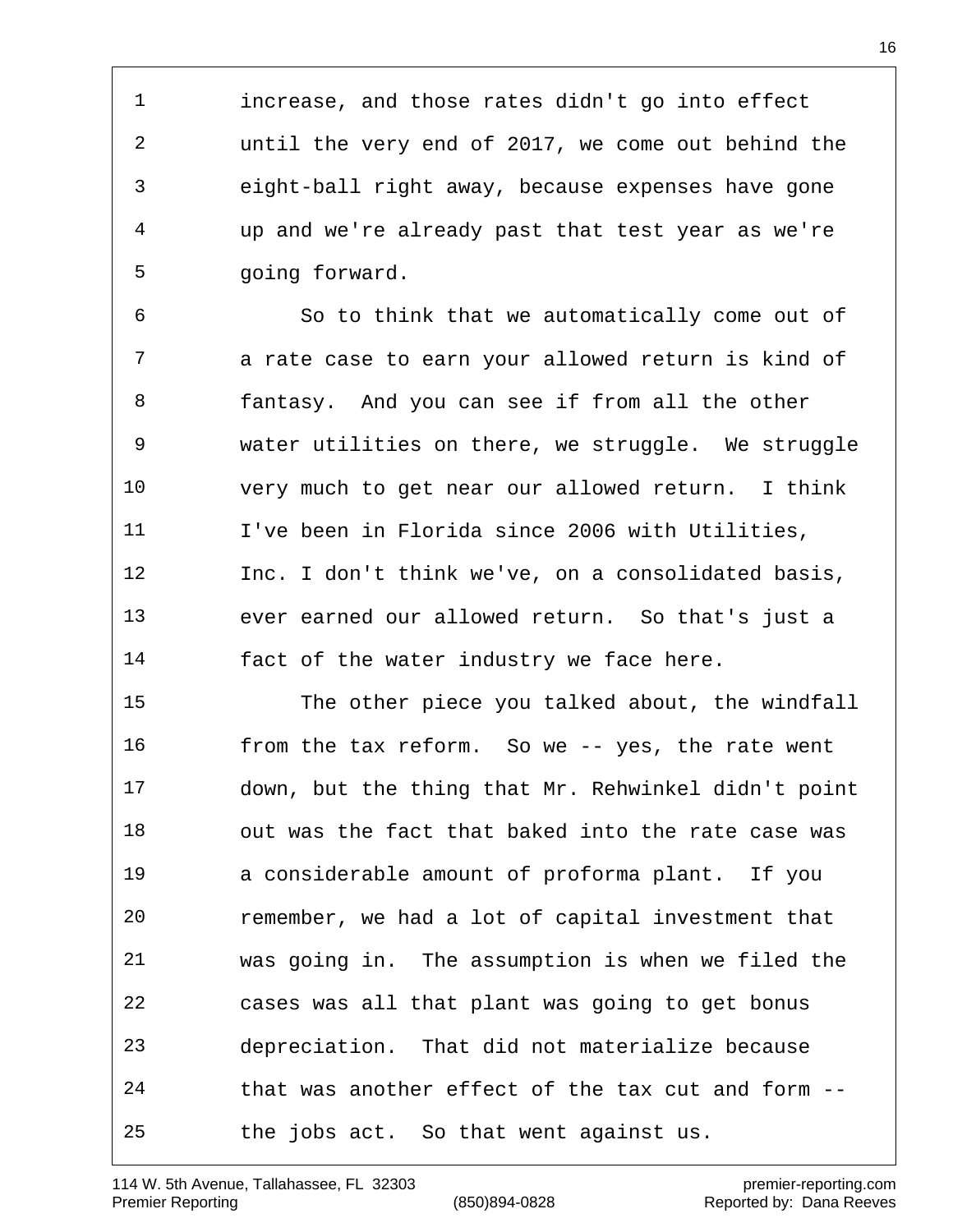So the increases, the tax cut helped us. The bonus depreciation hurt us. So that totaled all -- putting all that together, we did come out and are continuing to under-earn from our allowed return. I'll leave it at that. Those are the highlights. Well, Mr. Deason pointed out that, you know, we do look at the individual expenses. I mean, again, it's been three-and-a-half, four years. We've had salary increases go up. We've had, you know, electric costs. We've had sludge hauling, other maintenance costs. We are pushing towards investing considerably in this utility. We've got -- we're investing probably in the neighborhood of 15, 20 million dollars a year. That was, again, after the test year. So some of that was in our proforma adjustments, but we continue to push that as we go forward. So we are constantly battling for keeping up with the expenses in the capital investment that we've been making with the rate increases we're allowed to pass through. MR. REHWINKEL: Mr. Chairman. CHAIRMAN GRAHAM: Would you like to chime in?

114 W. 5th Avenue, Tallahassee, FL 32303 premier-reporting.com Premier Reporting The Contract (850)894-0828 Reported by: Dana Reeves

MR. RUBIN: I would. Thank you Mr. Chairman.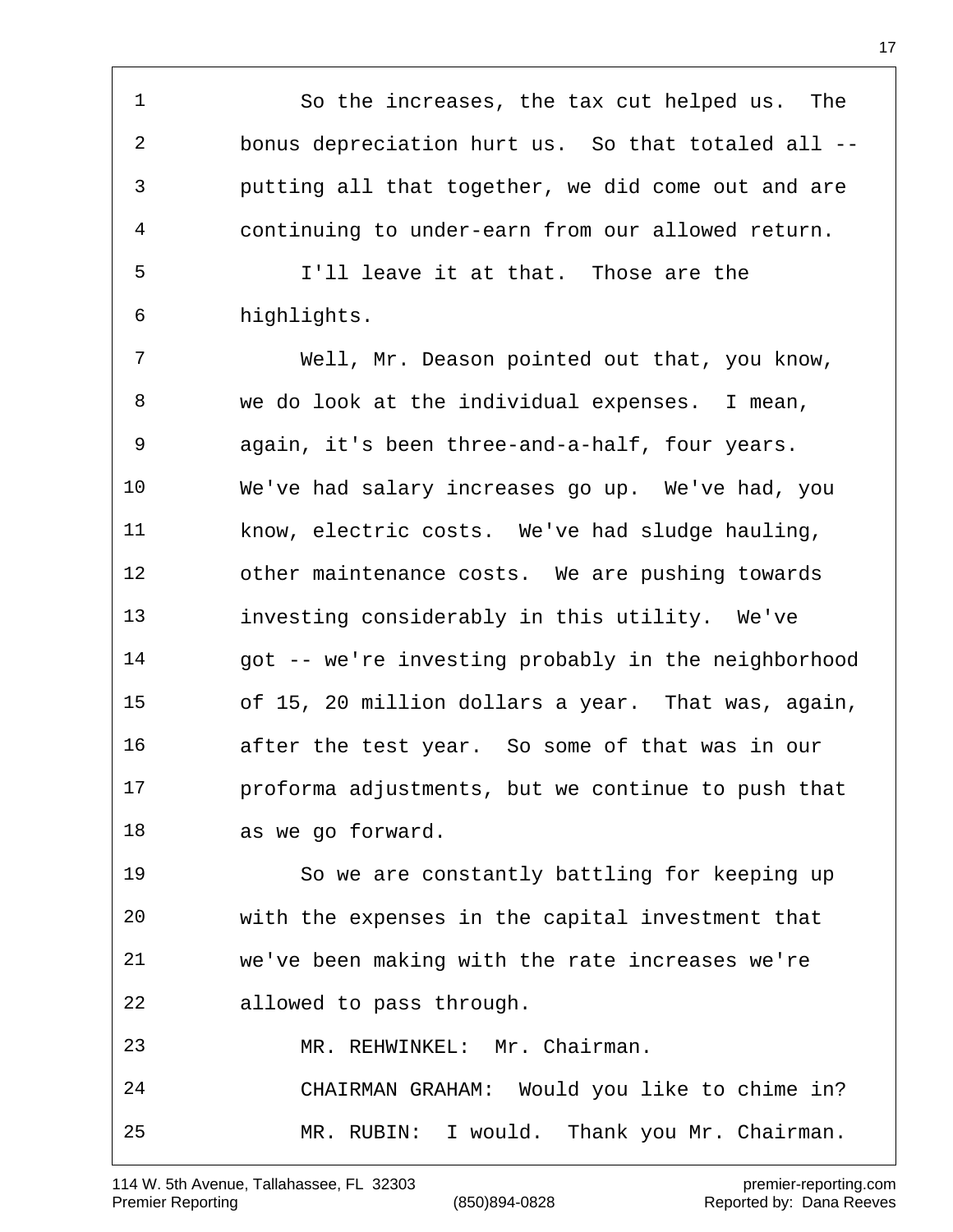| 1  | I just wanted to register an objection and move to  |
|----|-----------------------------------------------------|
| 2  | strike all the comments about --                    |
| 3  | CHAIRMAN GRAHAM: I need your name and address       |
| 4  | for the record.                                     |
| 5  | MR. RUBIN: I'm sorry. Ken Rubin, counsel for        |
| 6  | FPL.                                                |
| 7  | I would like to register an objection to the        |
| 8  | speech I heard about the FPL tax docket, which has  |
| 9  | been fully litigated before this Commission.<br>The |
| 10 | comments were inappropriate, for a matter that is   |
| 11 | not on the agenda. Not only inappropriate, but      |
| 12 | inaccurate in many respects. It sounded to me like  |
| 13 | Mr. Rehwinkel was seeking reconsideration of a      |
| 14 |                                                     |
|    | matter that's already been decided by this          |
| 15 | Commission, fully litigated. Public Council had     |
| 16 | every opportunity to make their positions known and |
| 17 | they'll have an opportunity to make their position  |
| 18 | known at the Florida Supreme Court as they've taken |
| 19 | an appeal from the Commission's order.              |
| 20 | And so, with that, I would ask that the             |
| 21 | Commission strike all of the comments about FPL.    |
| 22 | FPL's tax docket, not a matter on this agenda, not  |
| 23 | a matter appropriate to be addressed here today.    |
| 24 | Thank you.                                          |
| 25 | Thank you, Mr. Rubin.<br>CHAIRMAN GRAHAM:           |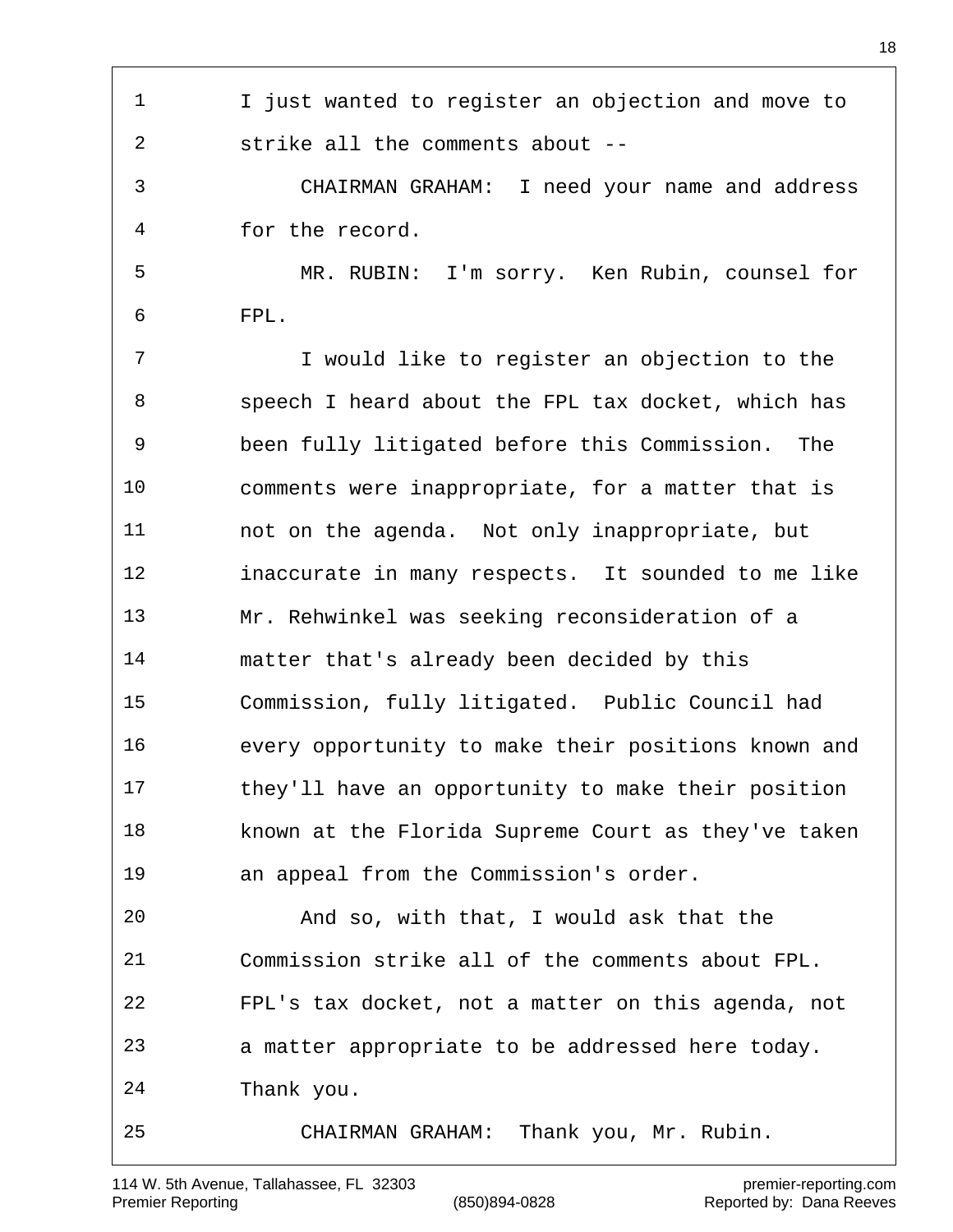Mary Ann, it's an interesting question. MS. HELTON: I agree, but I think we need to hear from Mr. Rehwinkel before you hear from me, if that's what you're asking for. CHAIRMAN GRAHAM: Mr. Rehwinkel. Specifically just the Florida Power and Light comments. MR. REHWINKEL: Okay. And I do want to respond to one factual issue on the O&M expense with respect to UIF. Our comments were, as I set out at the very beginning, a contextual background for the tax docket, the generic tax docket as a whole, which did encompass all utilities. The -- it is inaccurate to say that I was asking for reconsideration. I said it. Mr. Rubin acknowledged that this would be before the Supreme Court. We stand behind our comments. If -- you know, this is not a record that has any life with respect to FPL beyond today. These were just background comments and I think they're a fair comment on the record in our view of the facts and circumstances in that case. Our reason for being here, to be clear, is two-fold. It has to do with the generic tax docket and the global handling of tax savings and then UIF specifically. So we stand behind them. The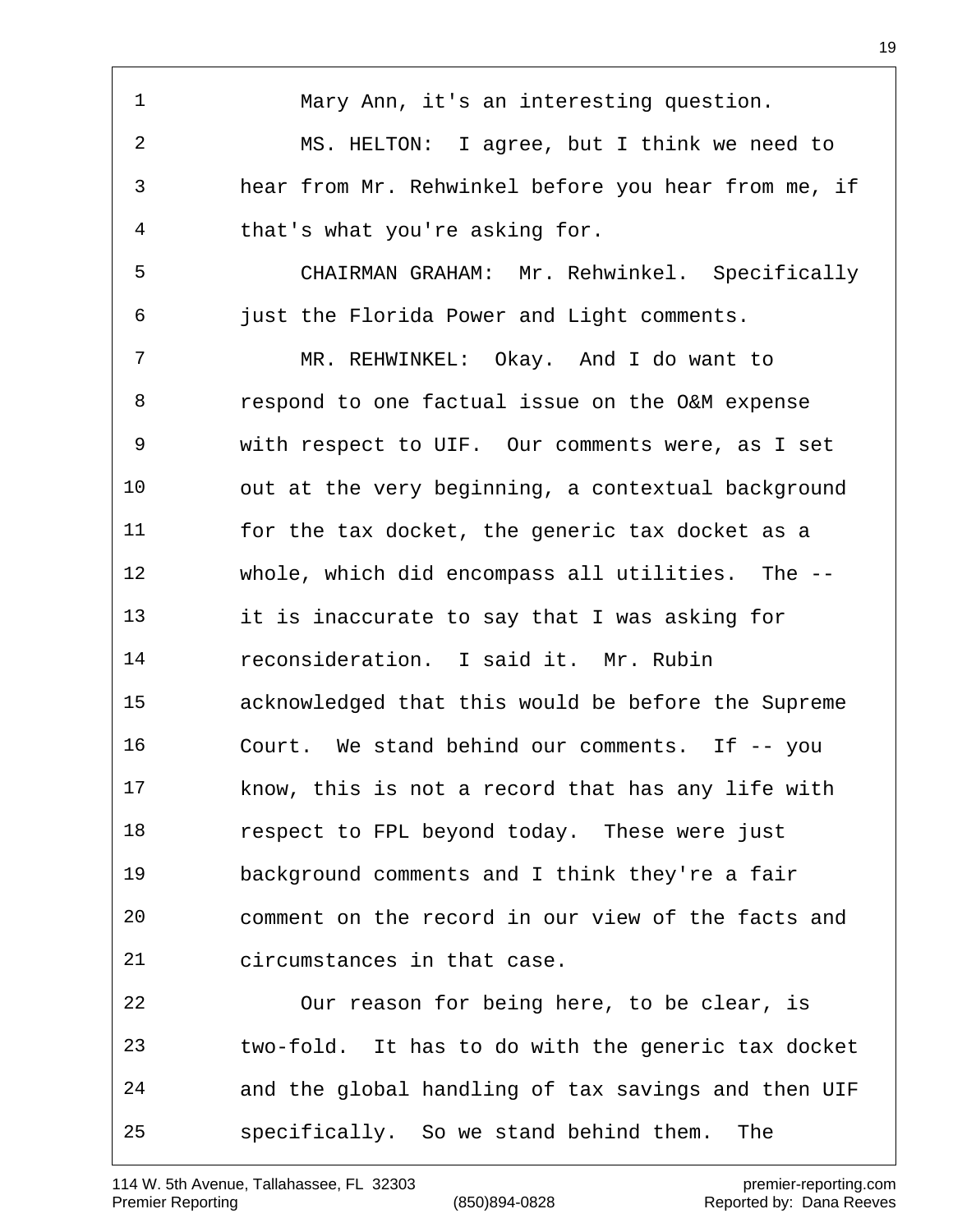Commission is free to do and consider, however they want, these comments.

CHAIRMAN GRAHAM: Thank you.

 MS. HELTON: Mr. Chairman, I have to say that in one respect I agree with Mr. Rubin, because I also was wondering why Mr. Rehwinkel was choosing to address on a docket that was noticed for dealing with water and wastewater utilities, Florida Power and Light. That being said, you all, I think, have the ability to totally disregard those comments in making a decision with respect to -- whether to close these dockets or not as staff has recommended, but you also have the discretion, if you so desire, to strike the records dealing with Florida Power and Light that Mr. Rehwinkel said, but I also really agree that they really don't have any bearing on whether you decide to close the dockets that has staff recommended. CHAIRMAN GRAHAM: Well then I guess the choice is mine. I say let's strike the Florida Power and Light reference in the docket with today's testimony. Mr. Maurey. MR. REHWINKEL: Mr. Chairman -- CHAIRMAN GRAHAM: I'll get back to you.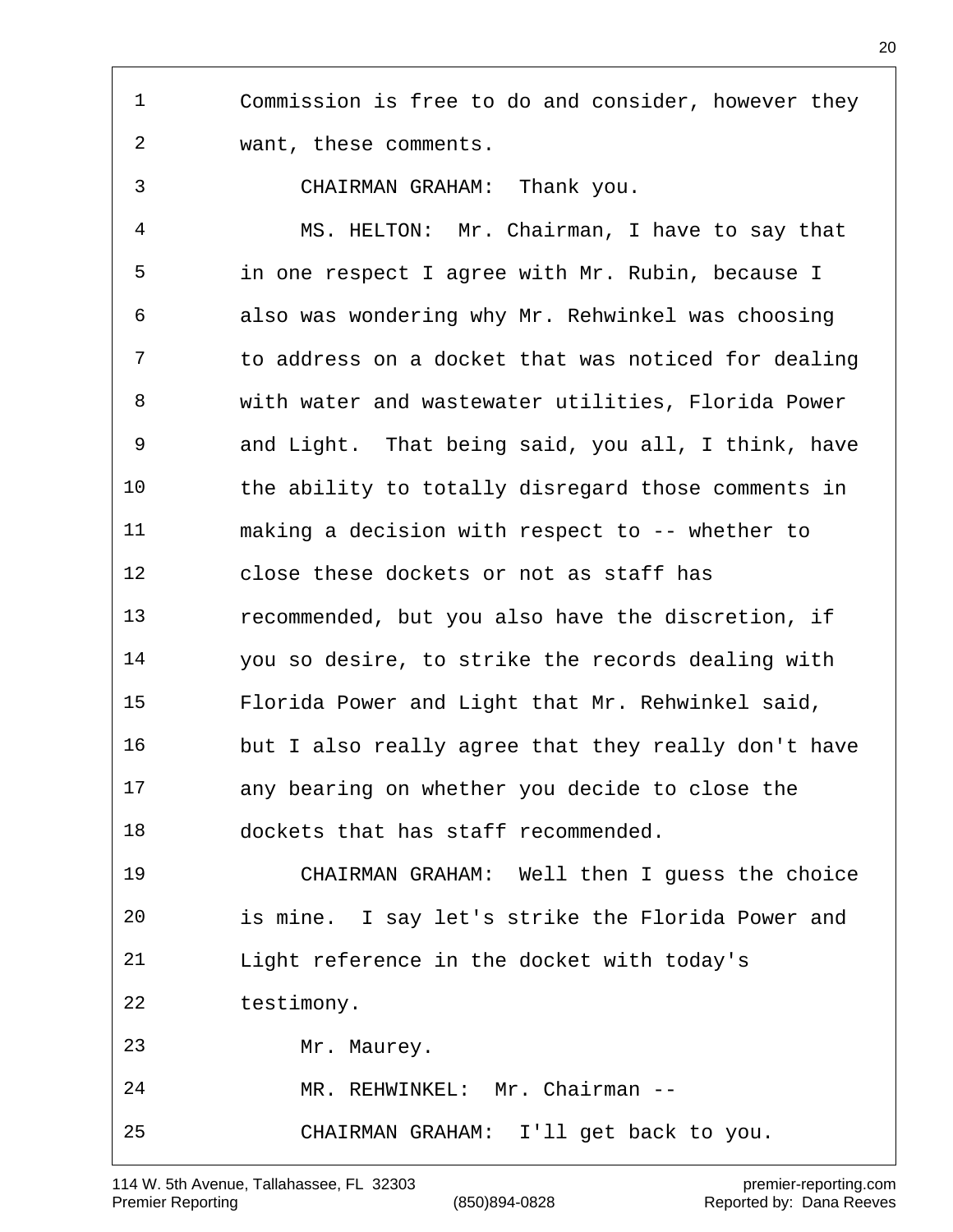| 1  | MR. REHWINKEL: Okay.                               |
|----|----------------------------------------------------|
| 2  | CHAIRMAN GRAHAM: Mr. Maurey, any comments on       |
| 3  | what you've heard before I bring it back to the    |
| 4  | Commission?                                        |
| 5  | MR. MAUREY: Staff supports its                     |
| 6  | recommendation.                                    |
| 7  | CHAIRMAN GRAHAM: Okay. Mr. Rehwinkel.              |
| 8  | MR. REHWINKEL: The only point I wanted to          |
| 9  | address is that our comment about the 23 percent   |
| 10 | increase in O&M was from the year 2017 to 2018. It |
| 11 | has nothing to do with test year or anything like  |
| 12 | that. As we see it, O&M expenses increased         |
| 13 | 1,853,827 in 2018 over O&M of 8,071,336. So that's |
| 14 | 23 percent increase. That's all we we're talking   |
| 15 | about.                                             |
| 16 | CHAIRMAN GRAHAM: Commissioners. Commissioner       |
| 17 | Clark. Commissioner Brown.                         |
| 18 | COMMISSIONER CLARK: Just one question. We          |
| 19 | keep talking about closing the docket like it's    |
| 20 | just an automatic, but if I understand right,      |
| 21 | there's a protest period, right? So you still have |
| 22 | the right to object and protest. Anyone affected   |
| 23 | by the decision has a right to file a protest and  |
| 24 | that would keep the docket open.                   |
| 25 | MS. HELTON: Yes, sir. And it depends on, I         |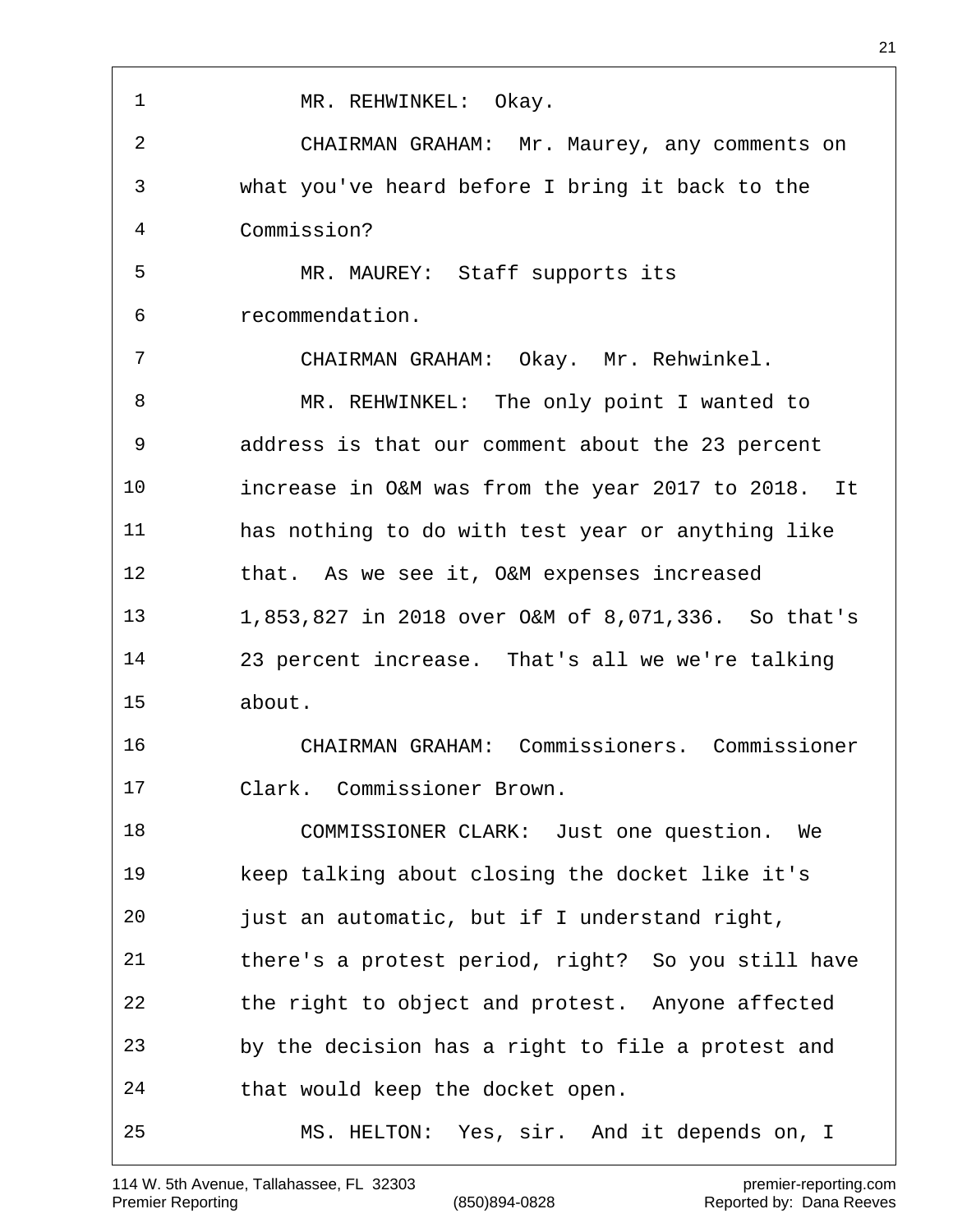guess -- Mr. Rehwinkel had made reference to 120.8013, so I had to go back and refresh my memory to make sure I knew which statute he was talking about, and that statute allows us, allows you to deem as stipulated any issues that are not protested. So if he were to protest only UIF, I think you could, in effect, close the other -- close the docket with respect to all the other remaining water and wastewater utilities that staff has listed here. Have I -- I don't think I answered your question. COMMISSIONER CLARK: You did. No, you did. 13 I'm thinking about what you said. CHAIRMAN GRAHAM: Commissioner Brown. COMMISSIONER BROWN: Thank you. I was wondering why Mr. Rehwinkel was talking about the utility. And, Mr. Rubin, obviously you don't have 18 to be at the bench anymore if you don't -- given the Chairman's ruling. That being said, getting back to UIF and some of the points that were made, Mr. Rehwinkel kept saying self-reported unaudited consolidated reporting. Mr. Maurey, can you please address that, those points of contention that Mr. Rehwinkel brought up?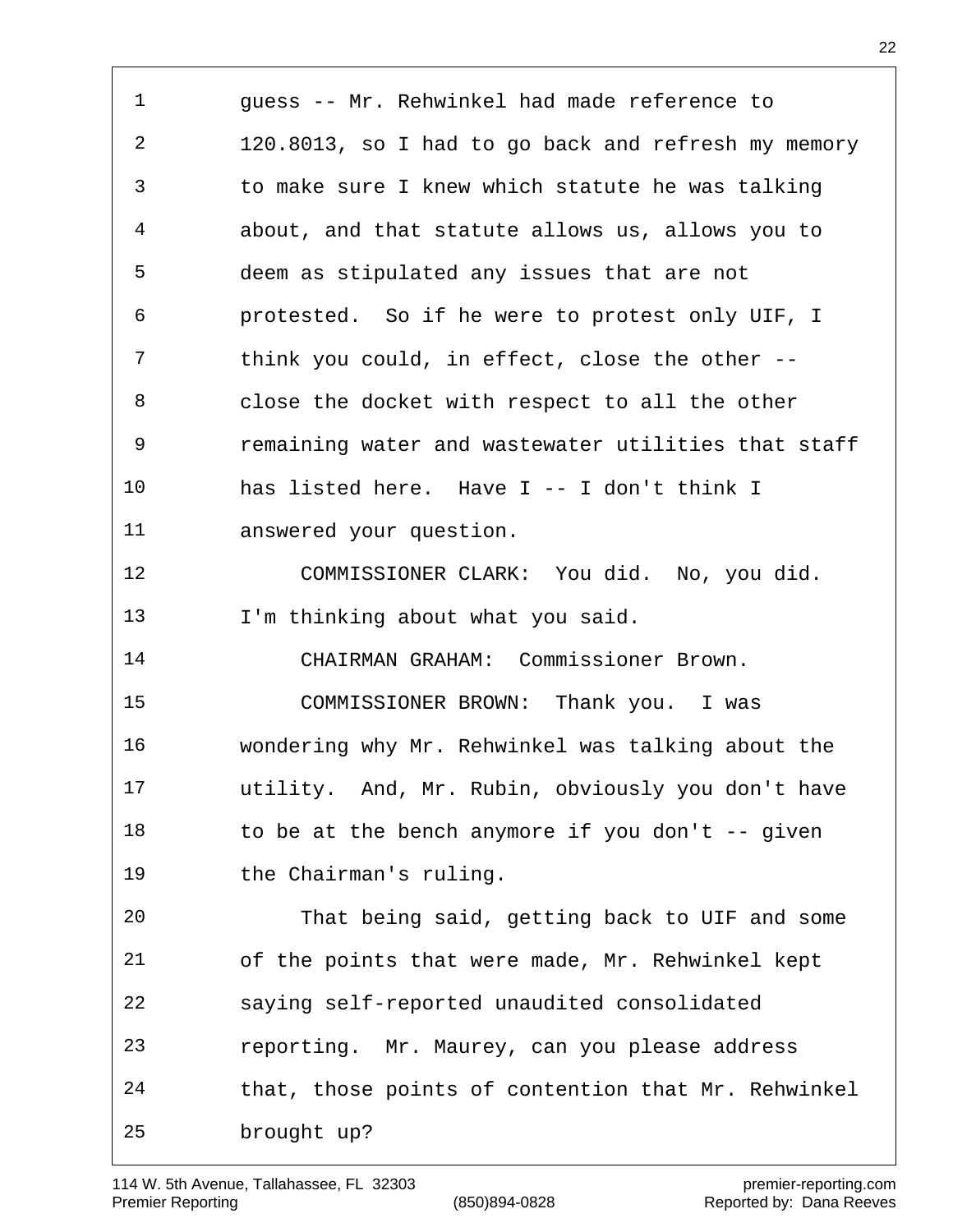MR. MAUREY: Well, annual reports by all the utilities are self-reported in all industries. COMMISSIONER BROWN: And then please go through our previous actions on other tax dockets, gas and other industries.

 MR. MAUREY: Yes. As I said in the opening remarks, the Commission opens separate dockets for every electric and every natural gas company under its jurisdiction. In each of those cases, we're set for hearing. Not all -- a lot of them were settled. And for the electric utilities that were earning above their range, there were rate decreases, but for -- and for the natural gas companies that were earning above their range as a result of tax savings, but for those natural gas utilities earning within or below their range, there were no tax -- or were no rate reductions ordered. Staff's recommendation here follows that pattern. These water and wastewater utilities on Attachment A, page six, over half of them, even with tax savings, are still reporting losses. And the other six are earning below the authorized top of the range.

 COMMISSIONER BROWN: So in our action, for example in the gas dockets, that -- our action was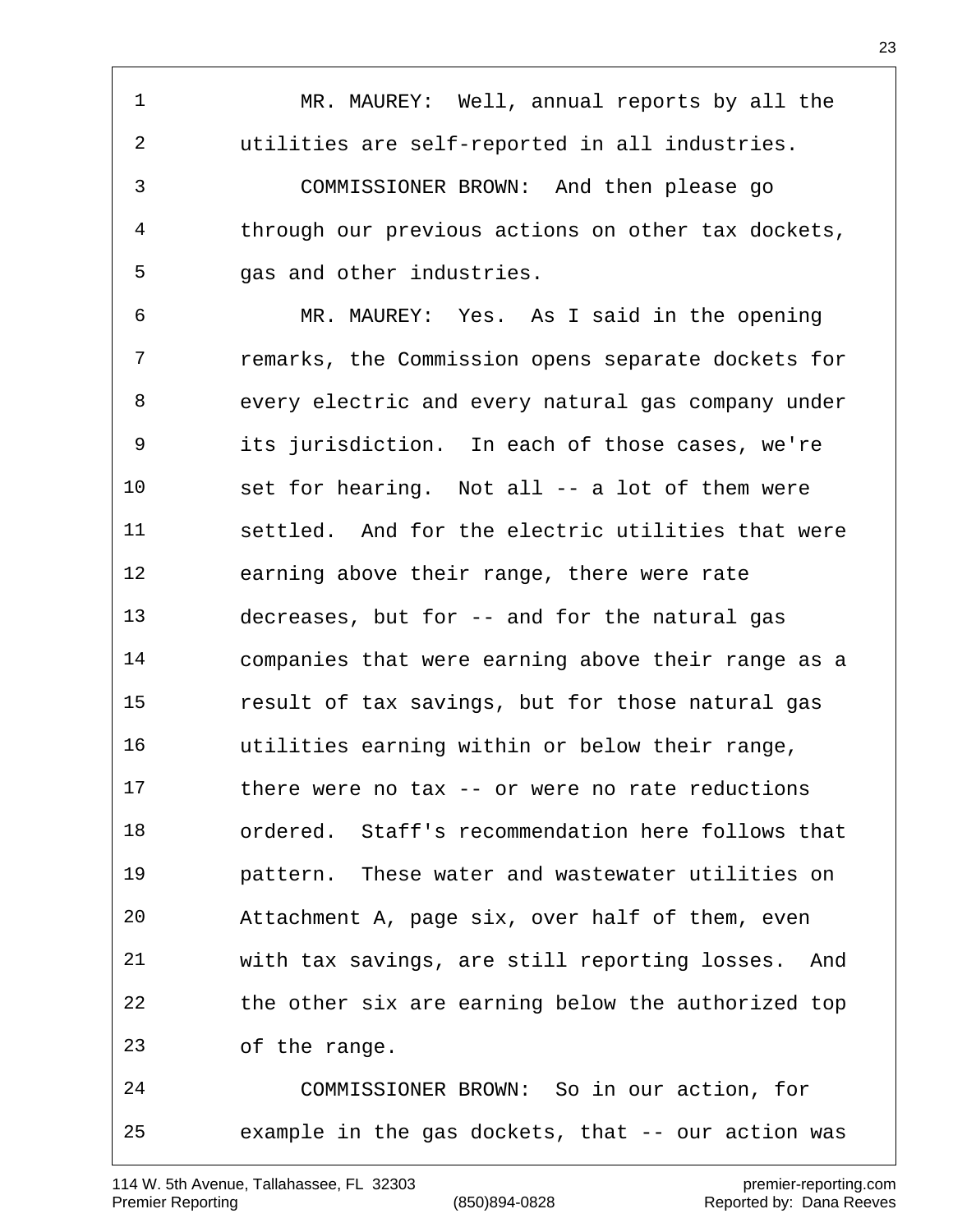based on the utility's report, the annual report, or unaudited? MR. MAUREY: Yes, they are unaudited. We do not audit all of the annual reports every year. Now, if a company comes in for a rate proceeding, yes, those reports are audited in a rate case. COMMISSIONER BROWN: And just to refresh our memory, my memory up here, are all of our decisions in the tax proceedings, were they all based on unaudited reports? So that would be -- this action today would be consistent with our action in all of the dockets, except for one, I think. MR. MAUREY: They weren't all audited by us. A lot of the electric utilities, the large publicly-traded companies, they do have auditing taking place. Now, we did not audit them for purposes of these tax savings dockets, no, but they are audited at some level. COMMISSIONER BROWN: So just to be clear with Mr. Rehwinkel, your objection and the way that we're handling what you're raising today, when all of the other tax dockets are closed, but your objection is with regard to unaudited reporting?

 MR. REHWINKEL: That's a general objection we have to the Commission's approach. It's not really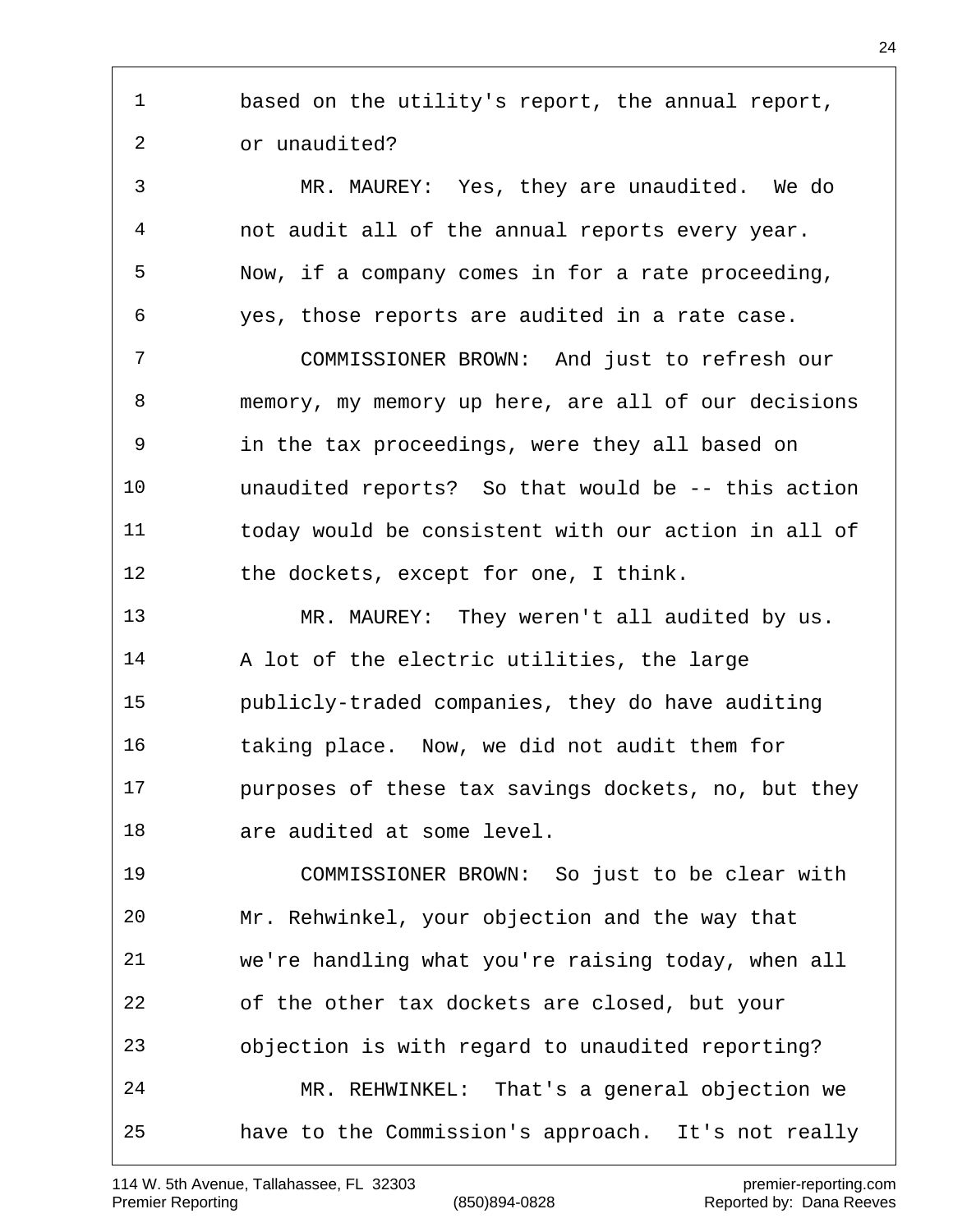much different than what happened in the late '80s. We vigorously objected then, but here today and in this docket --

 COMMISSIONER BROWN: I didn't know you had an objection, though. I've never heard that before in any other proceeding -- tax docket proceeding.

 MR. REHWINKEL: Well, the only place in this generic docket that it would have come up would have been those gas utilities, and I'm explaining why we were silent on that. It just wasn't -- you know, it wasn't a situation where someone had just come off of a rate case. We were talking about UIF only here, but we were letting you know that we maintain this objection. We think that if you're going to allow a company to keep tax savings based on whether they're inside the range, then you ought to do more active monitoring or auditing of those reported earnings before you say you can keep that windfall. That's our position. And if it wasn't known before, I'm making it known here today, but this is -- this case is, for UIF, is different even from that because of the proximity of today to their last rate case.

 COMMISSIONER BROWN: The rate case in 2015? MR. REHWINKEL: No, no. That rate case was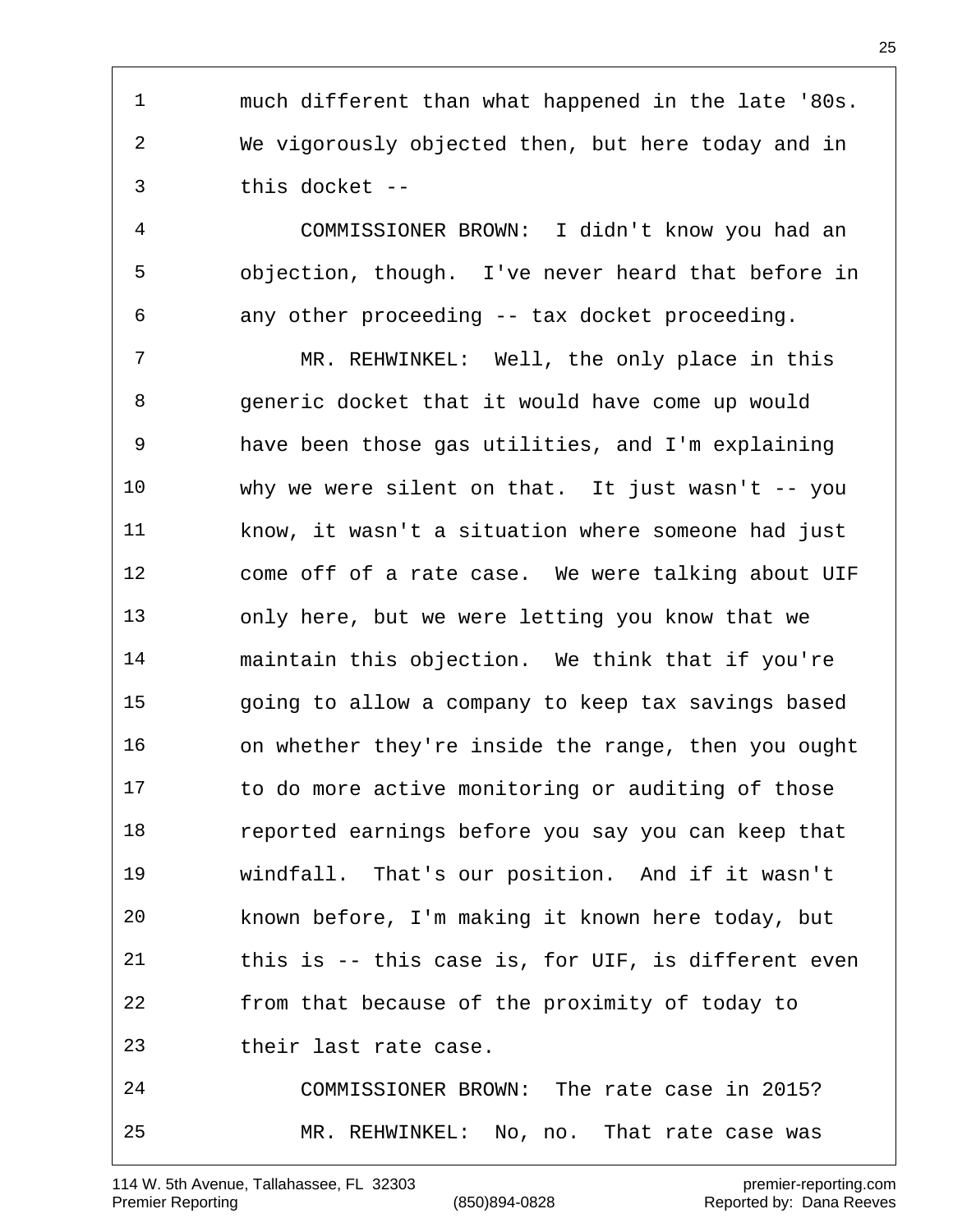concluded in September of '17. You know what their test year is, is not -- but I'm telling you that our concerns are between '17 and '18. COMMISSIONER BROWN: Got it. MR. REHWINKEL: And this is very unusual because they consolidated their accounting for the very first time, 27 systems put them all together. COMMISSIONER BROWN: I have some clarity now. So you don't object to the way that the Commission is handling any of the other items here, 1 through 11 15, minus 14 on the -- table one. MR. REHWINKEL: Specifically, our lack of objection there is identical to the small gas companies. It's the juice is not worth the squeeze there. We are not going to go after those for 16 that -- for our general reason. COMMISSIONER BROWN: So then your preference would be to allow staff to audit Utilities, Inc. before the Commission renders a decision? MR. REHWINKEL: Our preference would be that there be some greater degree of scrutiny than there has been to date. I know your staff. You have some very good staff members that have looked at this and they've identified some issues I believe that are a concern, but I don't think they're in a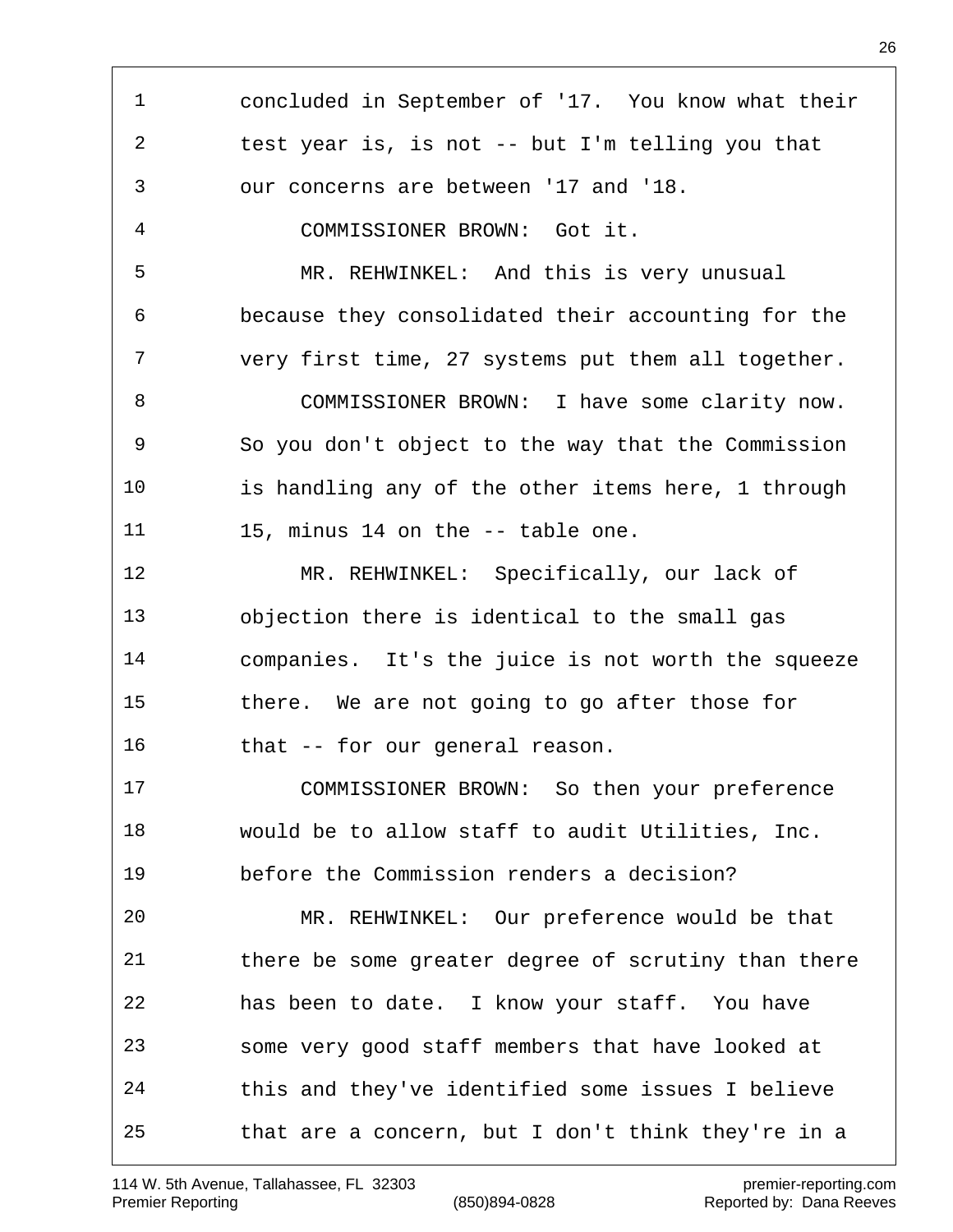position, based on the approach that the Commission has taken, to say we will treat them differently than everyone else. We'll take everyone the way they've reported it and make our judgment on that. So that's what they've done. We -- I don't know whether it's an audit or it's some sort of letter proceeding and some opportunity for us to get involved. But we're likely going to protest this and explore that. COMMISSIONER BROWN: That's what it sounds like. Mr. Maurey, is there any additional due diligence that staff can do to garner more information than what we have here today on Utilities, Inc? MR. MAUREY: Well, the annual report could be audited, yes. COMMISSIONER BROWN: How long does that process take? MR. MAUREY: Well, 60 days, 90 days, depends on workload. COMMISSIONER BROWN: Mr. Rehwinkel, if staff conducts an audit on the utility's annual report, would that -- would you object to us moving forward today with the recommendation with the caveat on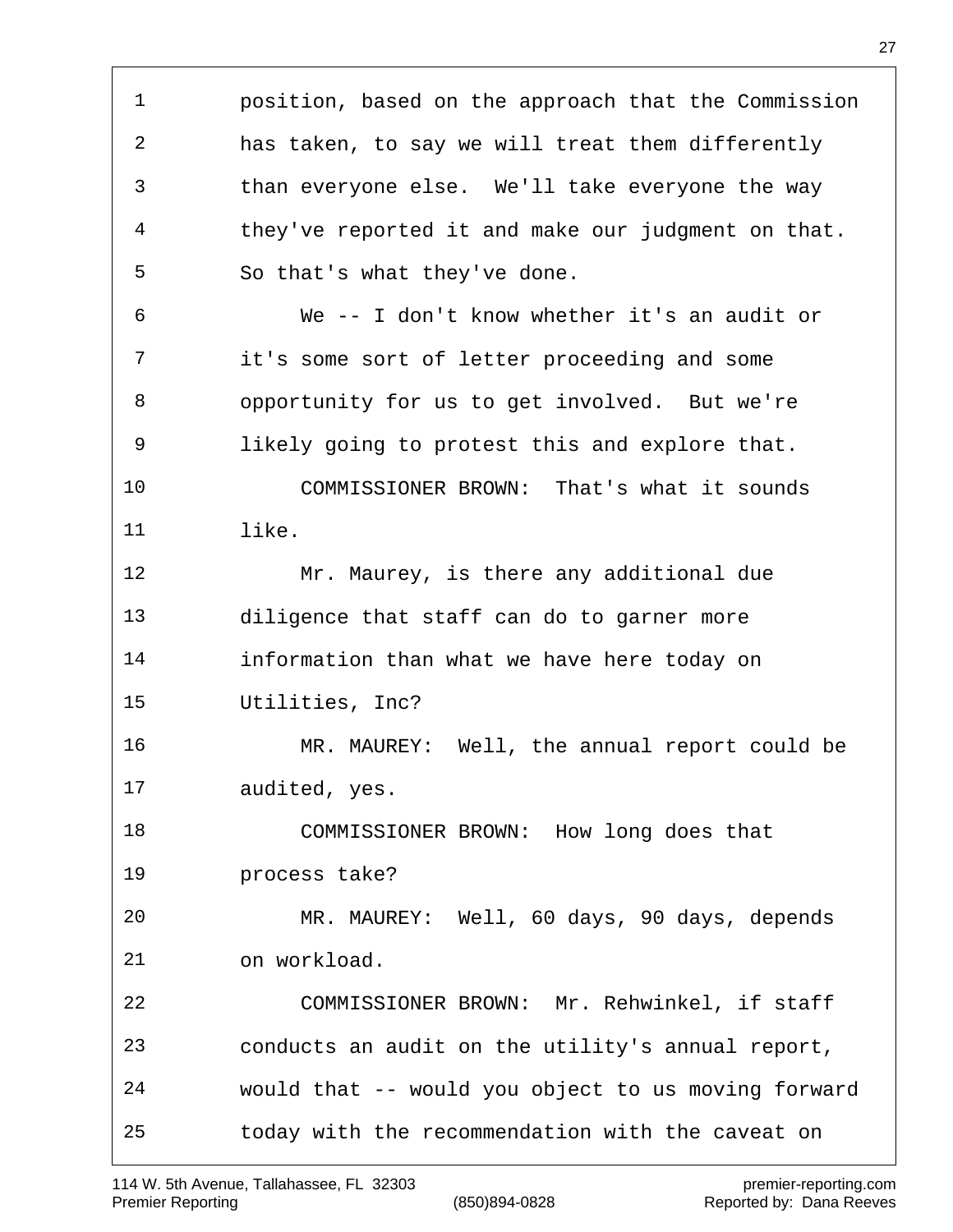Utilities, Inc., we will -- the Commission will render a decision after staff conducts an audit? MR. REHWINKEL: If your question is, would the recommendation be -- if it was voted out in toto and encapsulated in a single order, would we let that order become final pending an audit that would be completed on the other side of that protest period, I don't think we could agree to that. COMMISSIONER BROWN: Okay. CHAIRMAN GRAHAM: Commissioner Clark. COMMISSIONER CLARK: I want to go back to the audited/unaudited for one second, just to clarify. In my mind, I understand our staff and what we do from an auditing perspective. I understand what a third-party CPA firm does when they actually do an audit, but when you report for the purposes of your annual report and for your stockholders, where do those financials come from? Are they compiled strictly in-house by staff or do you have an accounting firm that actually does your -- actually prepares your financial statements? MR. DEASON: Our accounting firm is Ernst and Young. They audit our financials every year and I base the annual report off those audited financials.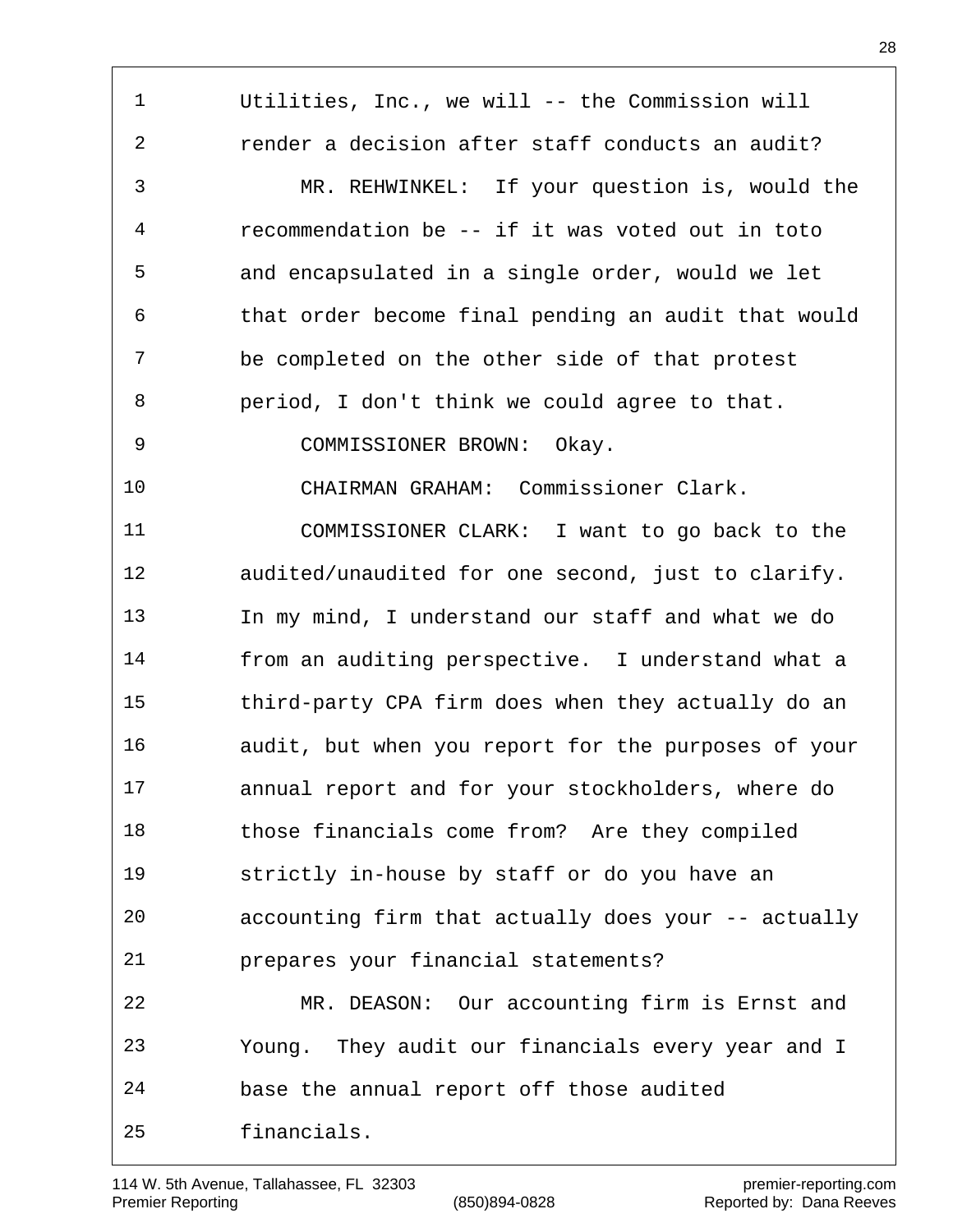COMMISSIONER CLARK: But they do audit your financials every year? MR. DEASON: Yes, sir. COMMISSIONER CLARK: And those are the same numbers, I'm sure they wouldn't take much to verify, but your audited financials are the ones that appear in your annual report? 8 MR. DEASON: Yes, sir. COMMISSIONER CLARK: What is the difference in the type of audit that we would do, Mr. Maurey, from an internal perspective other than, I assume, pulling -- doing random sampling of the data than Ernst and Young would do? Would we not be willing to accept Ernst and Young's opinion? They're a pretty large firm, as I understand. MR. MAUREY: Regulatory audits are different than the accounting audits they do for financial reporting purposes. They're tailored towards the regulatory decisions that the Commission has to make. So they're not as -- the audits done for reporting purposes are more strenuous. COMMISSIONER CLARK: Audits done for -- MR. MAUREY: For financial reporting purposes are more strenuous than the ones that we do in the building.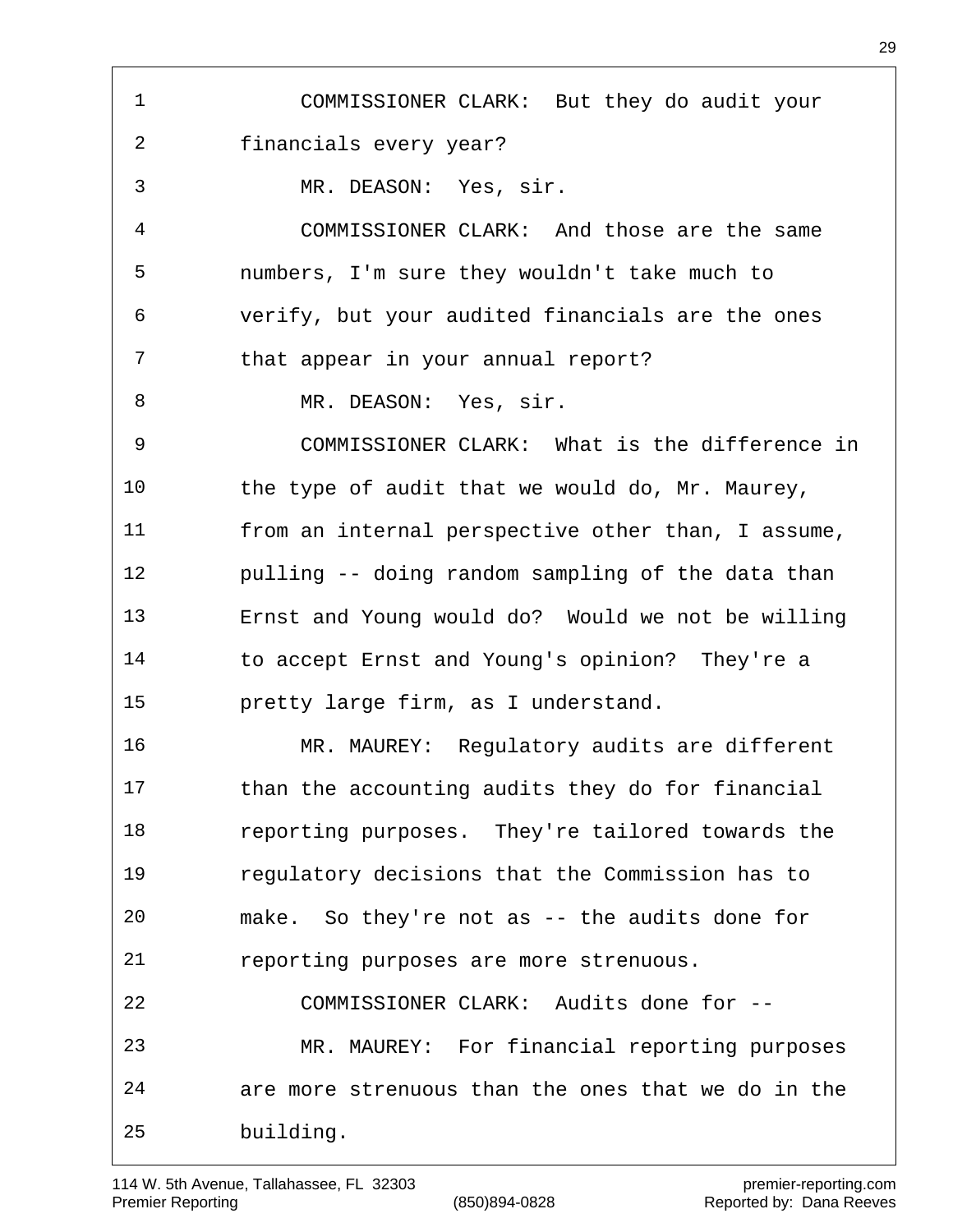COMMISSIONER CLARK: Than the ones that we would? So the numbers that we would see that have been audited by Ernst and Young are more stringent than the ones than if we did it? Is that what you're saying? MR. MAUREY: Yes. COMMISSIONER CLARK: That's interesting. Why would we ever do one then and not just use ones reported by the -- if the company uses a third-party CPA? MR. MAUREY: Well, UIF's an exception. Most of the utilities on this list are not audited. COMMISSIONER CLARK: Okay. Interesting. MR. REHWINKEL: Commissioner -- Mr. Chairman, may I address the -- CHAIRMAN GRAHAM: Actually, I got a question for you. We may be going down the same path. It goes from the question that Commissioner Brown asked earlier. If we were to bifurcate this and pull Utilities, Inc. off, and I agreed with the other 14 on the list, I guess the question I have is, would OPC let those other 14 go and deal with Utilities, Inc. individually? Because I guess what's going on in my head is can we give finality to these other utilities and not hold the entire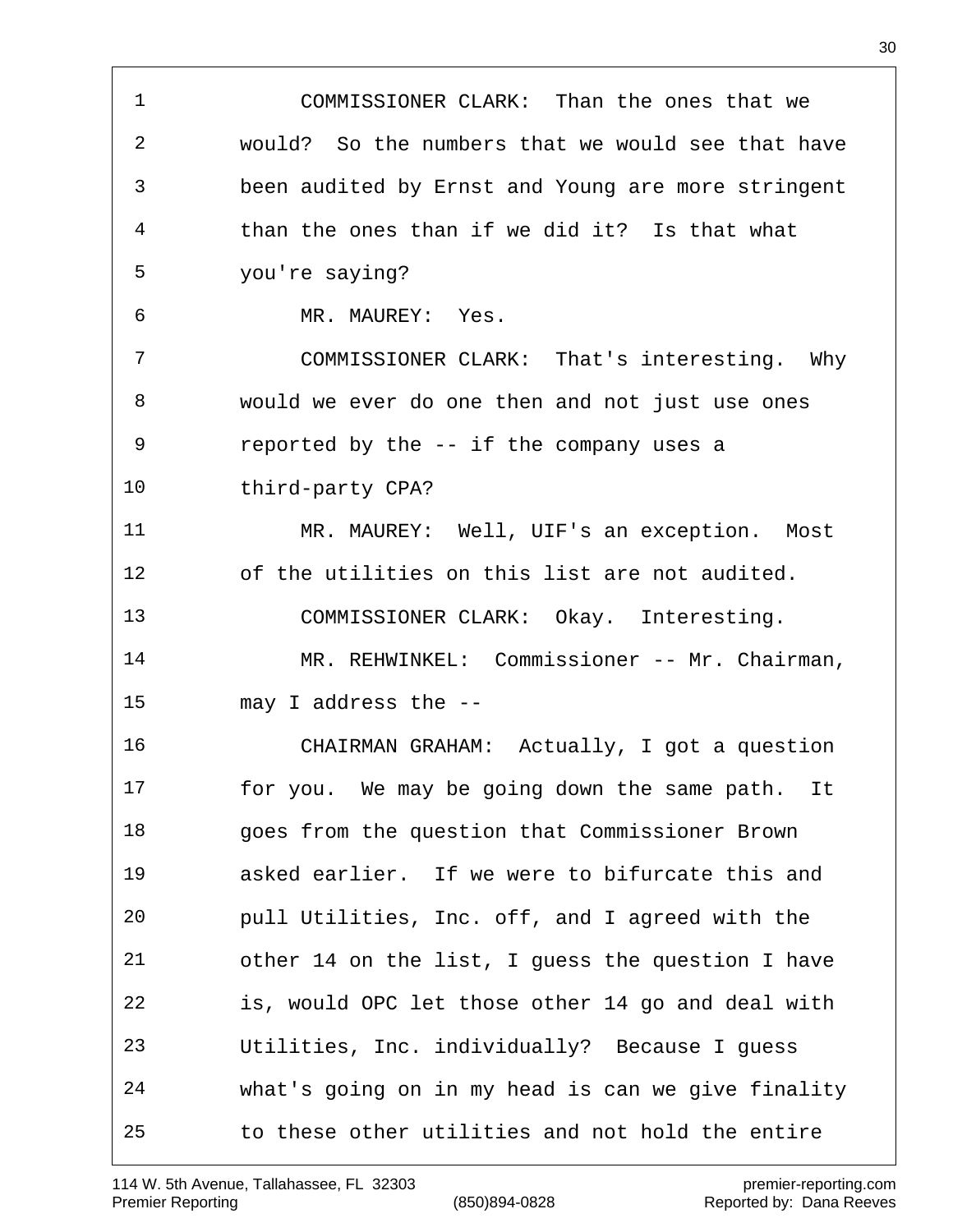package up because OPC plans on challenging whatever the order may be?

 MR. REHWINKEL: Well, under the law, if we protest and we only identify Utilities, Inc. as a protest by the law, those other utilities will become final under 120-8013(b). So you would achieve that if we just protested them. And we're not -- we won't be holding them up at all.

CHAIRMAN GRAHAM: Okay.

 MR. REHWINKEL: If I could just quickly address the audit. First of all, there's not an auditor's report that accompanies these documents. Say these documents were audited. I believe what Ernst and Young may audit are the consolidated financials of the parent company in Northbrook, Illinois. And one of the things that an auditor, a public auditor would not do for purposes of presenting financials for the reliance by investors, which is the primary purpose of that, they wouldn't look at allocations between affiliates. They wouldn't look to see whether the service company -- utility services was allocating an improper amount of cost to the Florida utilities. So you're not going to get that. They could care less about that, unless there is some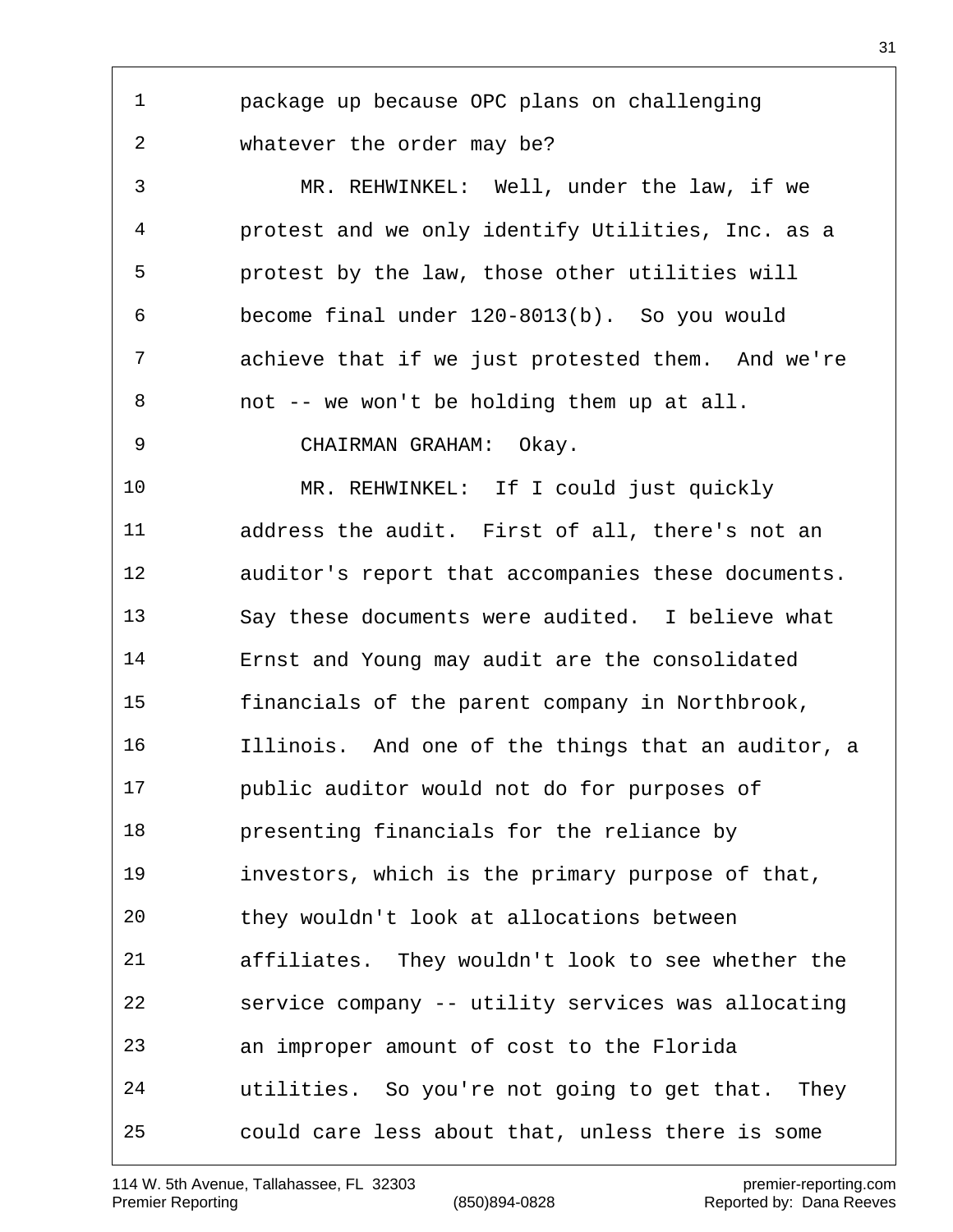sort of -- well, I shouldn't say they could care less. That's just not something they're tasked with doing. That's something that your auditors over the years have done, affiliate audits, where they've looked at the basis for allocations, and there have been Supreme Court decision based on that. So it's a different ball game, in our view, completely. CHAIRMAN GRAHAM: Commissioners. MS. BROWNLESS: Excuse me. CHAIRMAN GRAHAM: Ms. Brownless. MS. BROWNLESS: May I just offer a suggestion here? CHAIRMAN GRAHAM: Sure. MS. BROWNLESS: In this docket, we have said that we believe it appropriate to open separate dockets for Gold Coast Utility Corporation and Saint James Island. Perhaps, if a separate docket was also opened for UIF to pursue an audit, or whatever else is deemed appropriate, that would allow you to finalize your decision with regard to the other water and wastewater utilities that are listed on this chart. CHAIRMAN GRAHAM: Commissioner Clark. COMMISSIONER CLARK: I was just curious if UIF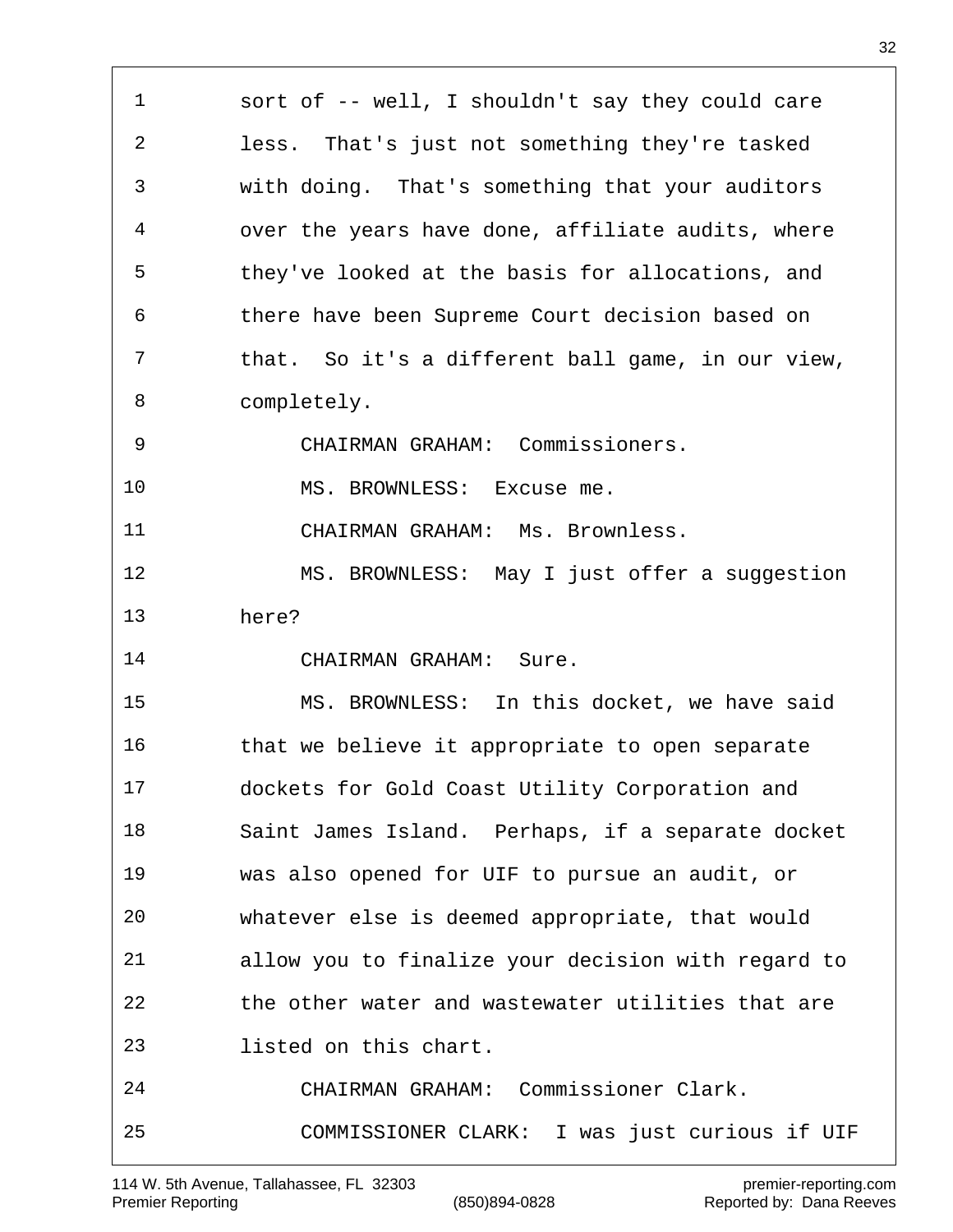would address the auditing of the consolidated statements versus parent company. Is that an accurate statement that Mr. Rehwinkel made? MR. HOY: For the most part. The financials are audited at the UI level, but those are essentially -- oh, they are, for sure. The essence of those then flow down into the annual reports 8 that we use in the states. So those numbers are audited and they make their way into the annual report that we file here with the Commission. COMMISSIONER CLARK: But are there other non-affiliated -- or other affiliated companies that are not related to the water business that would be included in those? MR. HOY: No. For the most part, those are regulated public utilities in the states that we serve. COMMISSIONER CLARK: Okay. So, I mean, let's -- utilities located in other states are included in the same financial statements that you are representing here? MR. HOY: Correct. COMMISSIONER CLARK: Okay. CHAIRMAN GRAHAM: Panel? Commissioner Clark. COMMISSIONER CLARK: Commissioner, I go back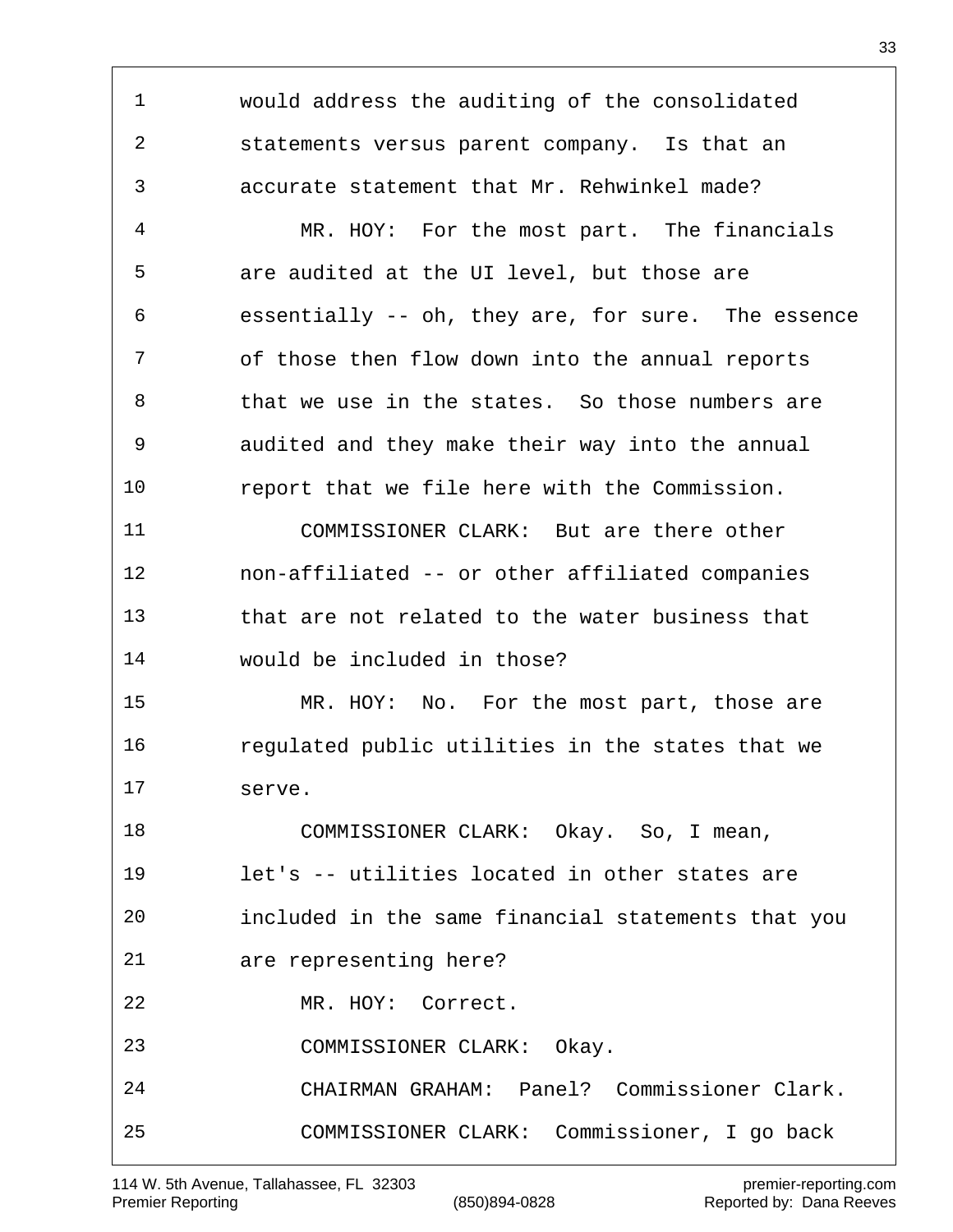to Ms. Brownless' comment there. Based on, I guess, another look at this, I would not have any objection to us splitting the three out. Let's get the rest of these approved, take a look at the three that you have mentioned, the two Gold Coast and Saint James, and put UIF and give us a little bit of time to look at it. I'd like a little bit more time on it.

CHAIRMAN GRAHAM: Mr. Baez.

 MR. BAEZ: Mr. Chairman, at the risk of sounding like I'm disagreeing with Commissioner Clark's concerns, I think that you're going to get to the same place by rendering your decision on the staff's recommendation without going through the modification or the machinations of peeling UIF out, outright, without a good basis for doing so, insofar as you're treating all the water and wastewater utilities correctly.

 To Commissioner Clark's concerns, the -- I think if the Office of Public Council puts their money where their mouth is and protested this, we're going to get the type of scrutiny, or the time if you will, as you put it, to look at these consolidated financial statements. I think that would probably be the first order of business for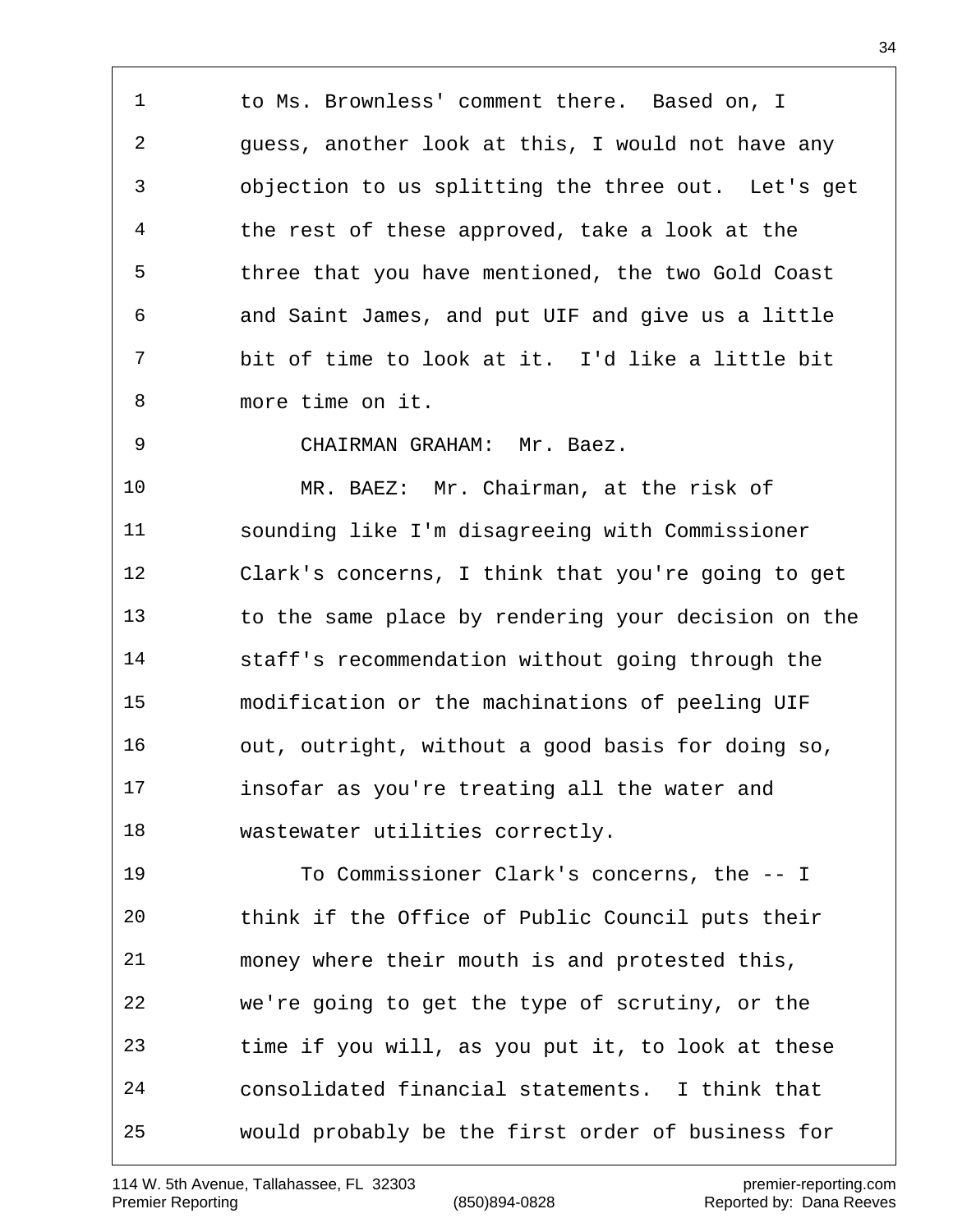1 the staff is to actually commence an audit for --with the proper focus.

 So in terms of efficiency of the process, you're not stepping out and creating a different treatment of one of your regulated utilities based on what at this point -- and I use the term guardedly -- the threat of a protest. Let them protest. Let the statute take effect. They protest on isolated issues. Every other issue gets the finality that you're seeking through your decision here, and we can go from there. I think -- I don't want to speak for general counsel, but I'm going to try anyway. We're pretty comfortable with how that would play out, that it would address everyone's concerns, you know, to the extent that there are, including yours, Commissioner Clark. CHAIRMAN GRAHAM: Did you say move staff, Mr. Clark? COMMISSIONER CLARK: Move staff. COMMISSIONER BROWN: Second. CHAIRMAN GRAHAM: Commissioner Brown -- well, it's moved and second, staff recommendation on Item No. 13. Any further discussion? Commissioner Brown.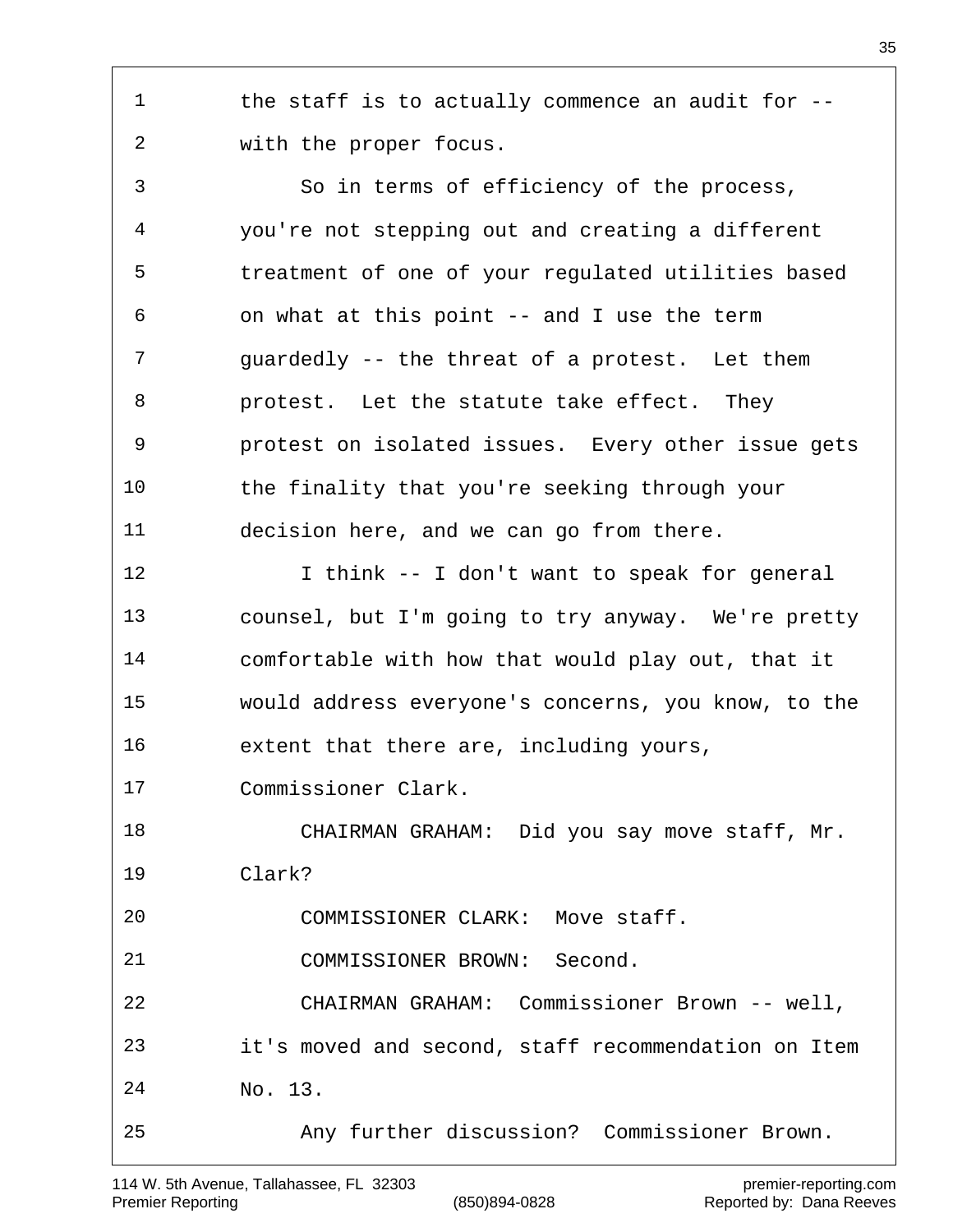COMMISSIONER BROWN: Thank you. And I appreciate the discussion here and also the further information of the utilities, how they get the information on the annual report, which is obviously a lot different than the other utilities we're voting on today. That being said, knowing that a protest is going to be coming, I would encourage the parties to move swiftly so that this tax docket is resolved as soon as possible, but I support the -- I have supported the staff recommendation from the beginning. And, again, I appreciate you. We will see you guys again soon. CHAIRMAN GRAHAM: It's been moved and seconded. All in favor say, aye. (Chorus of ayes.) CHAIRMAN GRAHAM: Any opposed? 18 (No comments made.) CHAIRMAN GRAHAM: By your action, you've approved staff recommendation. The panel has approved staff recommendation on Item No. 13. (Agenda item concluded.)